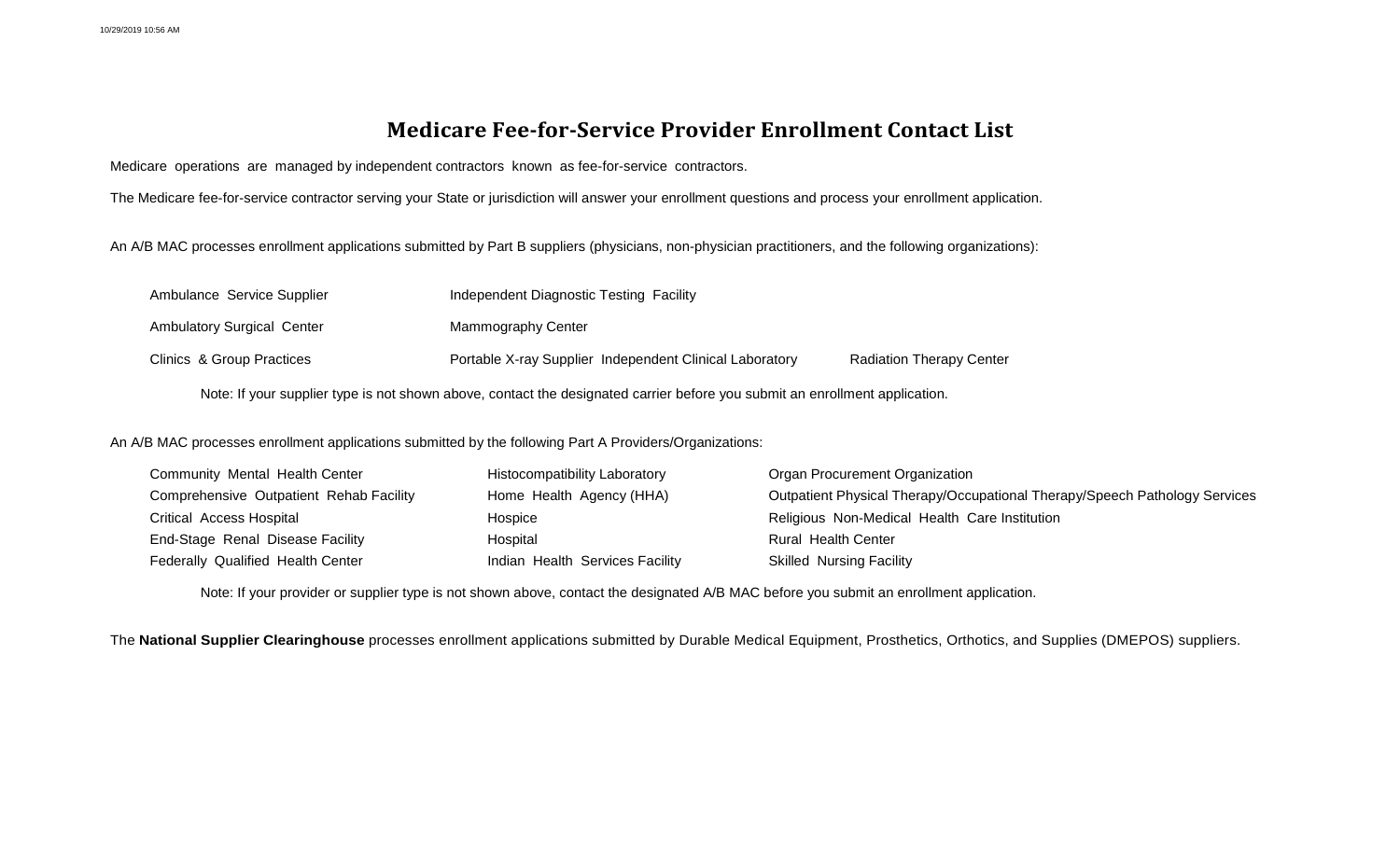| Alabama               | Part A Contractor                            | Palmetto GBA                             | 877-567-7271 | Part A Provider Enrollment, 2300<br>Springdale Drive, Building One, Camden,<br>South Carolina 29020 | www.palmettogba.com/jja           |
|-----------------------|----------------------------------------------|------------------------------------------|--------------|-----------------------------------------------------------------------------------------------------|-----------------------------------|
|                       | Part B Contractor                            | Palmetto GBA                             | 877-567-7271 | Part B Provider Enrollment (AG-310), P.O.<br>Box 100306, Columbia, South Carolina<br>29202-3306     | www.palmettogba.com/jjb           |
|                       | Home Health and<br><b>Hospice Contractor</b> | Palmetto GBA                             | 855-696-0705 | Part A Provider Enrollment (AG-331), P.O.<br>Box 100144, Columbia, SC 29202-3144                    | http://www.palmettogba.com/       |
|                       | <b>National Supplier</b><br>Clearinghouse    | Palmetto GBA                             | 866-238-9652 | P.O. Box 100142, Columbia, South<br>Carolina 29202-3142                                             | http://www.palmettogba.com/nsc    |
| Alaska                | Part A Contractor                            | Noridian<br>Healthcare<br>Solutions      | 877-908-8431 | Provider Enrollment, P.O. Box 6720<br>Fargo, ND 58108-6720                                          | https://med.noridianmedicare.com/ |
|                       | Part B Contractor                            | Noridian<br>Healthcare<br>Solutions      | 877-908-8431 | Provider Enrollment, P.O. Box 6703,<br>Fargo, ND 58108-6703                                         | https://med.noridianmedicare.com/ |
|                       | Home Health and<br><b>Hospice Contractor</b> | National<br>Government<br>Services, Inc. | 855-834-5596 | Provider Enrollment, P.O. 6474,<br>Indianapolis, IN 46206-6474                                      | http://www.ngsmedicare.com/       |
|                       | <b>National Supplier</b><br>Clearinghouse    | Palmetto GBA                             | 866-238-9652 | P.O. Box 100142, Columbia, South<br>Carolina 29202-3142                                             | http://www.palmettogba.com/nsc    |
| <b>American Samoa</b> | Part A Contractor                            | Noridian<br>Healthcare<br>Solutions      | 855-609-9960 | Provider Enrollment, PO Box 6773, Fargo,<br>ND 58108-6773                                           | https://med.noridianmedicare.com/ |
|                       | Part B Contractor                            | Noridian<br>Healthcare<br>Solutions      | 855-609-9960 | Provider Enrollment, PO Box 6777, Fargo,<br>ND 58108-6777                                           | https://med.noridianmedicare.com/ |
|                       | Home Health and<br><b>Hospice Contractor</b> | National<br>Government<br>Services, Inc. | 855-834-5596 | Provider Enrollment, P.O. 6474,<br>Indianapolis, IN 46206-6474                                      | http://www.ngsmedicare.com/       |
|                       | <b>National Supplier</b><br>Clearinghouse    | Palmetto GBA                             | 866-238-9652 | P.O. Box 100142, Columbia, South<br>Carolina 29202-3142                                             | http://www.palmettogba.com/nsc    |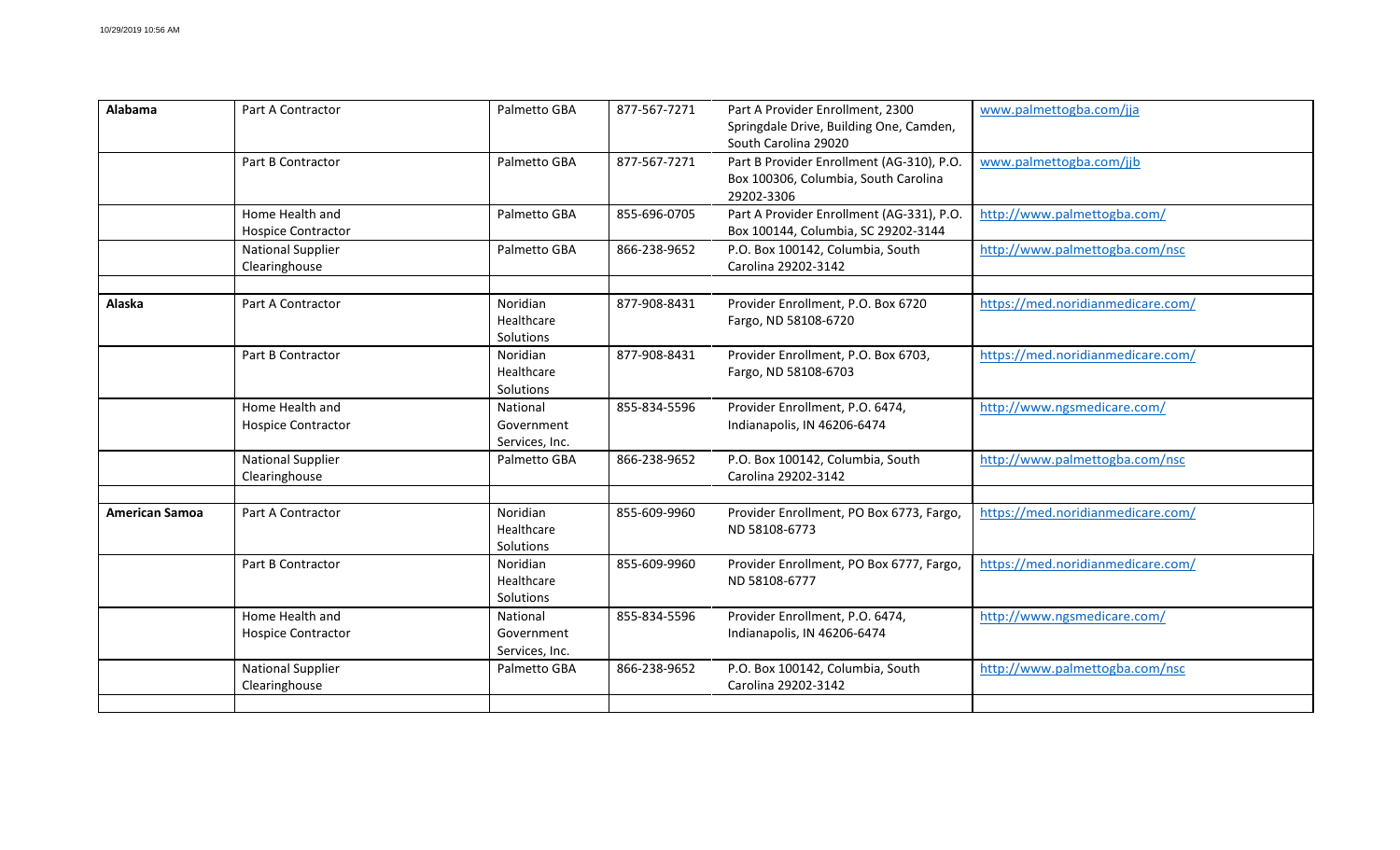| Arizona           | Part A Contractor                            | Noridian<br>Healthcare<br>Solutions      | 877-908-8431  | Provider Enrollment, P.O. Box 6730,<br>Fargo, ND 58108-6730                                                                                                      | https://med.noridianmedicare.com/ |
|-------------------|----------------------------------------------|------------------------------------------|---------------|------------------------------------------------------------------------------------------------------------------------------------------------------------------|-----------------------------------|
|                   | Part B Contractor                            | Noridian<br>Healthcare<br>Solutions      | 877-908-8431  | Provider Enrollment, P.O. Box 6704,<br>Fargo, ND 58108-6704                                                                                                      | https://med.noridianmedicare.com/ |
|                   | Home Health and<br><b>Hospice Contractor</b> | National<br>Government<br>Services, Inc. | 855-834-5596  | Provider Enrollment, P.O. 6474,<br>Indianapolis, IN 46206-6474                                                                                                   | http://www.ngsmedicare.com/       |
|                   | <b>National Supplier</b><br>Clearinghouse    | Palmetto GBA                             | 866-238-9652  | P.O. Box 100142, Columbia, South<br>Carolina 29202-3142                                                                                                          | http://www.palmettogba.com/nsc    |
| <b>Arkansas</b>   | Part A Contractor                            | <b>Novitas Solutions</b>                 | 855-252-8782  | JH Provider Enrollment Services, P.O. Box<br>3095, Mechanicsburg, PA 17055-1813                                                                                  | http://www.novitas-solutions.com/ |
|                   | Part B Contractor                            | <b>Novitas Solutions</b>                 | 855-252-8782, | JH Provider Enrollment Services, P.O. Box<br>3095, Mechanicsburg, PA 17055-1813                                                                                  | http://www.novitas-solutions.com/ |
|                   | Home Health and<br><b>Hospice Contractor</b> | Palmetto GBA                             | 855-696-0705  | Provider Enrollment (AG-331), P.O. Box<br>100144, Columbia, SC 29202-3144                                                                                        | http://www.palmettogba.com/       |
|                   | <b>National Supplier</b><br>Clearinghouse    | Palmetto GBA                             | 866-238-9652  | P.O. Box 100142, Columbia, South<br>Carolina 29202-3142                                                                                                          | http://www.palmettogba.com/nsc    |
| <b>California</b> | Part A Contractor                            | Noridian<br>Healthcare<br>Solutions      | 855-609-9960  | Provider Enrollment, PO Box 6770, Fargo,<br>ND 58108-6770                                                                                                        | https://med.noridianmedicare.com/ |
|                   | Part B Contractor                            | Noridian<br>Healthcare<br>Solutions      | 855-609-9960  | Northern California: Provider Enrollment,<br>PO Box 6774, Fargo, ND 58108-6774<br>Southern California: Provider Enrollment,<br>PO Box 6775, Fargo, ND 58108-6775 | https://med.noridianmedicare.com/ |
|                   | Home Health and<br><b>Hospice Contractor</b> | National<br>Government<br>Services, Inc. | 855-834-5596  | Provider Enrollment, P.O. 6474,<br>Indianapolis, IN 46206-6474                                                                                                   | http://www.ngsmedicare.com/       |
|                   | <b>National Supplier</b><br>Clearinghouse    | Palmetto GBA                             | 866-238-9652  | P.O. Box 100142, Columbia, South<br>Carolina 29202-3142                                                                                                          | http://www.palmettogba.com/nsc    |
|                   |                                              |                                          |               |                                                                                                                                                                  |                                   |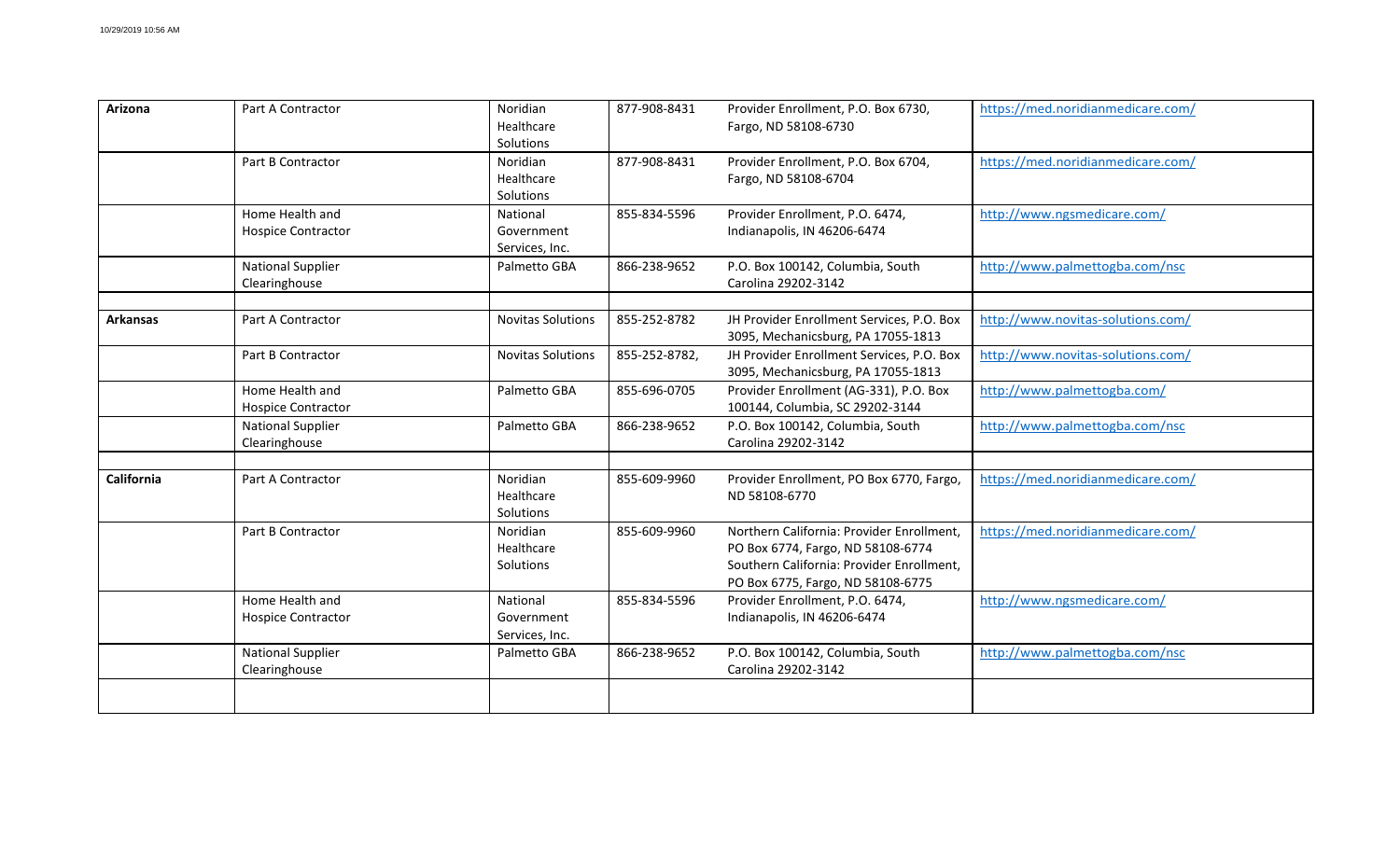| Colorado                    | Part A Contractor                            | <b>Novitas Solutions</b>                   | 855-252-8782 | JH Provider Enrollment Services, P.O. Box<br>3095, Mechanicsburg, PA 17055-1813 | http://www.novitas-solutions.com/ |
|-----------------------------|----------------------------------------------|--------------------------------------------|--------------|---------------------------------------------------------------------------------|-----------------------------------|
|                             | Part B Contractor                            | <b>Novitas Solutions</b>                   | 855-252-8782 | JH Provider Enrollment Services, P.O. Box<br>3095, Mechanicsburg, PA 17055-1813 | http://www.novitas-solutions.com/ |
|                             | Home Health and<br><b>Hospice Contractor</b> | CGS<br>Administrators<br><b>LLC</b>        | 877-299-4500 | P.O. Box 20016, Nashville, TN 37202                                             | http://www.cgsmedicare.com/       |
|                             | <b>National Supplier</b><br>Clearinghouse    | Palmetto GBA                               | 866-238-9652 | P.O. Box 100142, Columbia, South<br>Carolina 29202-3142                         | http://www.palmettogba.com/nsc    |
| <b>Connecticut</b>          | Part A Contractor                            | National<br>Government<br>Services, Inc.   | 855-593-8047 | Part A Provider Enrollment, P.O. Box<br>7149, Indianapolis, IN 46207-7149       | http://www.ngsmedicare.com/       |
|                             | Part B Contractor                            | National<br>Government<br>Services, Inc.   | 888 379-3807 | Part B Provider Enrollment, P.O. Box<br>7149, Indianapolis, IN 46207-7149       | http://www.ngsmedicare.com/       |
|                             | Home Health and<br><b>Hospice Contractor</b> | National<br>Government<br>Services, Inc.   | 855-593-8047 | Part A Provider Enrollment, P.O. Box<br>7149, Indianapolis, IN 46207-7149       | http://www.ngsmedicare.com/       |
|                             | <b>National Supplier</b><br>Clearinghouse    | Palmetto GBA                               | 866-238-9652 | P.O. Box 100142, Columbia, South<br>Carolina 29202-3142                         | http://www.palmettogba.com/nsc    |
| <b>District of Columbia</b> | Part A Contractor                            | Novitas Solutions,<br>Inc.                 | 877-235-8073 | Provider Enrollment Services, P.O. Box<br>3157 Mechanicsburg, PA 17055-1836     | www.novitas-solutions.com         |
|                             | Part B Contractor                            | Novitas Solutions,<br>Inc.                 | 877-235-8073 | Provider Enrollment Services, P.O. Box<br>3157 Mechanicsburg, PA 17055-1836     | www.novitas-solutions.com         |
|                             | Home Health and<br><b>Hospice Contractor</b> | <b>CGS</b><br>Administrators<br><b>LLC</b> | 877-299-4500 | P.O. Box 20016, Nashville, TN 37202                                             | http://www.cgsmedicare.com/       |
|                             | <b>National Supplier</b><br>Clearinghouse    | Palmetto GBA                               | 866-238-9652 | P.O. Box 100142, Columbia, South<br>Carolina 29202-3142                         | http://www.palmettogba.com/nsc    |
|                             |                                              |                                            |              |                                                                                 |                                   |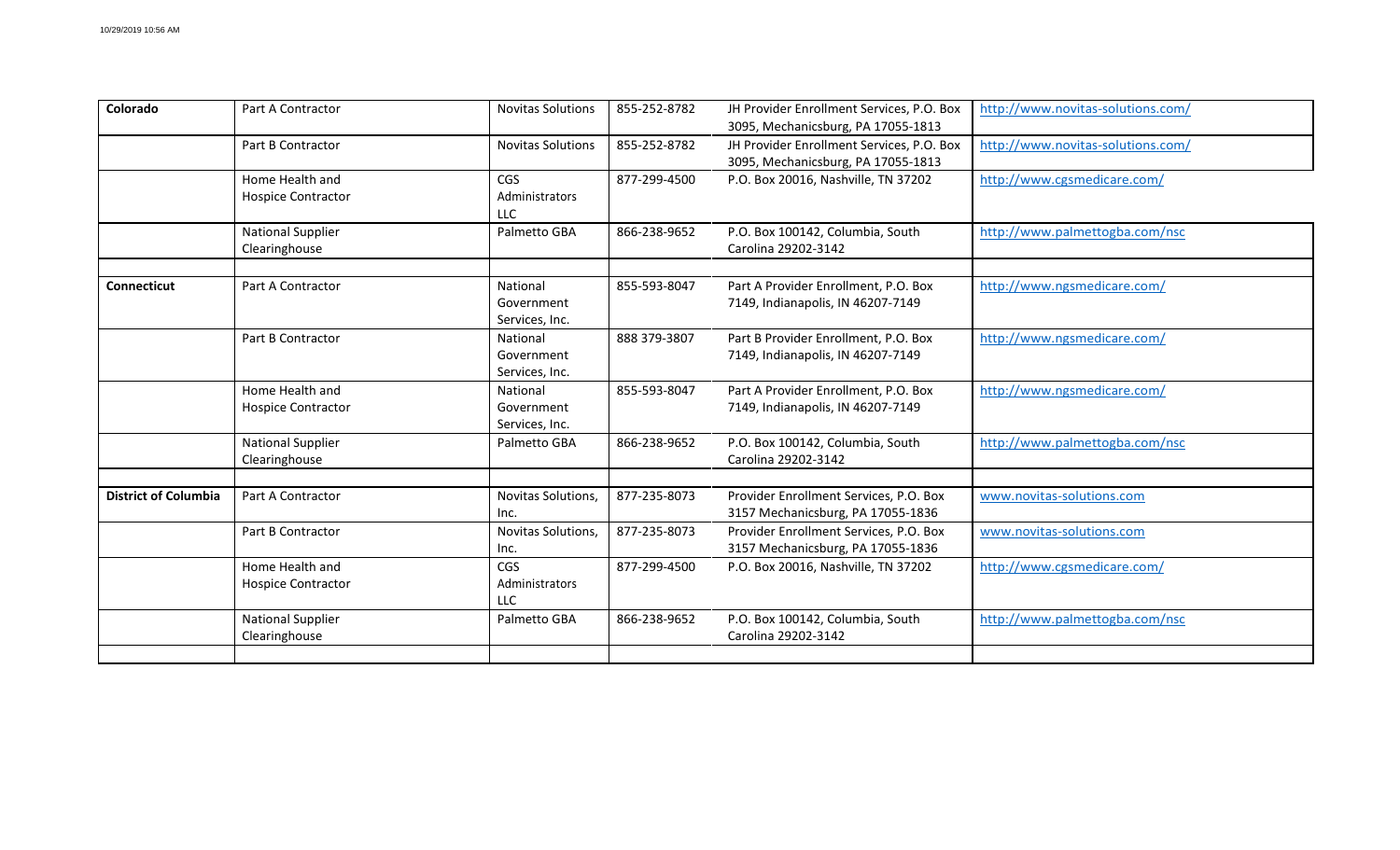| <b>Delaware</b> | Part A Contractor                            | Novitas Solutions,<br>Inc.            | 877-235-8073 | Provider Enrollment Services, P.O. Box<br>3157 Mechanicsburg, PA 17055-1836                         | www.novitas-solutions.com      |
|-----------------|----------------------------------------------|---------------------------------------|--------------|-----------------------------------------------------------------------------------------------------|--------------------------------|
|                 | Part B Contractor                            | Novitas Solutions,<br>Inc.            | 877-235-8073 | Provider Enrollment Services, P.O. Box<br>3157 Mechanicsburg, PA 17055-1836                         | www.novitas-solutions.com      |
|                 | Home Health and<br><b>Hospice Contractor</b> | CGS<br>Administrators<br>LLC          | 877-299-4500 | P.O. Box 20016, Nashville, TN 37202                                                                 | http://www.cgsmedicare.com/    |
|                 | <b>National Supplier</b><br>Clearinghouse    | Palmetto GBA                          | 866-238-9652 | P.O. Box 100142, Columbia, South<br>Carolina 29202-3142                                             | http://www.palmettogba.com/nsc |
| <b>Florida</b>  | Part A Contractor                            | <b>First Coast Service</b><br>Options | 888-845-8614 | PO Box 3409, Mechanicsburg, PA 17055-<br>1849                                                       | https://medicare.fcso.com      |
|                 | Part B Contractor                            | <b>First Coast Service</b><br>Options | 888-845-8614 | PO Box 3409, Mechanicsburg, PA 17055-<br>1849                                                       | https://medicare.fcso.com      |
|                 | Home Health and<br><b>Hospice Contractor</b> | Palmetto GBA                          | 855-696-0705 | Part A Provider Enrollment (AG-331), P.O.<br>Box 100144, Columbia, SC 29202-3144                    | http://www.palmettogba.com/    |
|                 | <b>National Supplier</b><br>Clearinghouse    | Palmetto GBA                          | 866-238-9652 | P.O. Box 100142, Columbia, South<br>Carolina 29202-3142                                             | http://www.palmettogba.com/nsc |
| Georgia         | Part A Contractor                            | Palmetto GBA                          | 877-567-7271 | Part A Provider Enrollment, 2300<br>Springdale Drive, Building One, Camden,<br>South Carolina 29020 | www.palmettogba.com/jja        |
|                 | Part B Contractor                            | Palmetto GBA                          | 877-567-7271 | Part B Provider Enrollment (AG-310), P.O.<br>Box 100306, Columbia, South Carolina<br>29202-3306     | www.palmettogba.com/jjb        |
|                 | Home Health and<br><b>Hospice Contractor</b> | Palmetto GBA                          | 855-696-0705 | Part A Provider Enrollment (AG-331), P.O.<br>Box 100144, Columbia, SC 29202-3144                    | http://www.palmettogba.com/    |
|                 | <b>National Supplier</b><br>Clearinghouse    | Palmetto GBA                          | 866-238-9652 | P.O. Box 100142, Columbia, South<br>Carolina 29202-3142                                             | http://www.palmettogba.com/nsc |
|                 |                                              |                                       |              |                                                                                                     |                                |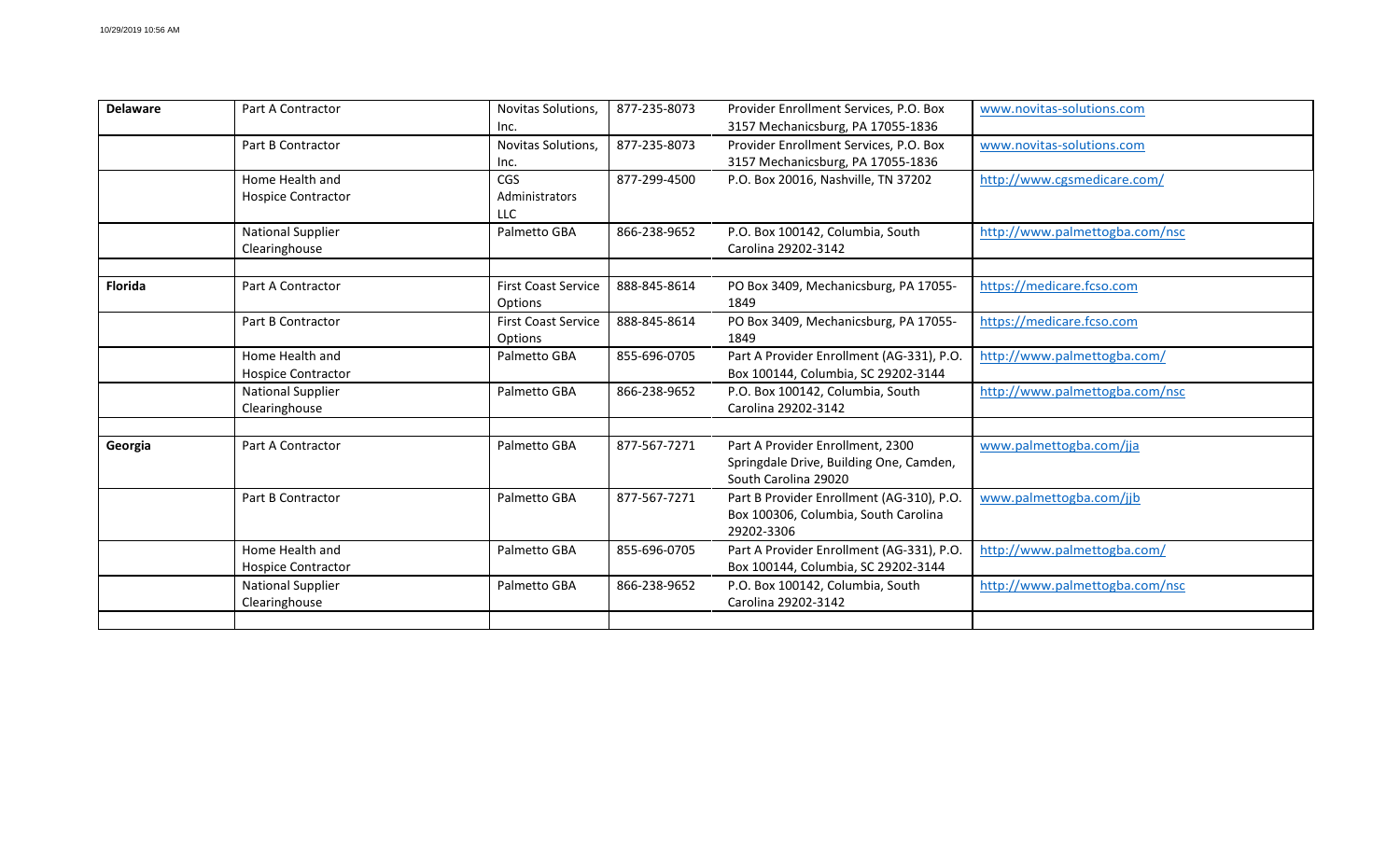| Guam   | Part A Contractor                            | Noridian<br>Healthcare<br>Solutions      | 855-609-9960 | Provider Enrollment, PO Box 6773, Fargo,<br>ND 58108-6773          | https://med.noridianmedicare.com/ |
|--------|----------------------------------------------|------------------------------------------|--------------|--------------------------------------------------------------------|-----------------------------------|
|        | Part B Contractor                            | Noridian<br>Healthcare<br>Solutions      | 855-609-9960 | Provider Enrollment, PO Box 6777, Fargo,<br>ND 58108-6777          | https://med.noridianmedicare.com/ |
|        | Home Health and<br><b>Hospice Contractor</b> | National<br>Government<br>Services, Inc. | 855-834-5596 | Provider Enrollment, P.O. Box 6474,<br>Indianapolis, IN 46206-6474 | http://www.ngsmedicare.com/       |
|        | <b>National Supplier</b><br>Clearinghouse    | Palmetto GBA                             | 866-238-9652 | P.O. Box 100142, Columbia, South<br>Carolina 29202-3142            | http://www.palmettogba.com/nsc    |
| Hawaii | Part A Contractor                            | Noridian<br>Healthcare<br>Solutions      | 855-609-9960 | Provider Enrollment, PO Box 6773, Fargo,<br>ND 58108-6773          | https://med.noridianmedicare.com/ |
|        | Part B Contractor                            | Noridian<br>Healthcare<br>Solutions      | 855-609-9960 | Provider Enrollment, PO Box 6777, Fargo,<br>ND 58108-6777          | https://med.noridianmedicare.com/ |
|        | Home Health and<br><b>Hospice Contractor</b> | National<br>Government<br>Services, Inc. | 855-834-5596 | Provider Enrollment, P.O. Box 6474,<br>Indianapolis, IN 46206-6474 | http://www.ngsmedicare.com/       |
|        | <b>National Supplier</b><br>Clearinghouse    | Palmetto GBA                             | 866-238-9652 | P.O. Box 100142, Columbia, South<br>Carolina 29202-3142            | http://www.palmettogba.com/nsc    |
| Idaho  | Part A Contractor                            | Noridian<br>Healthcare<br>Solutions      | 877-908-8431 | Provider Enrollment, P.O. Box 6726,<br>Fargo, ND 58108-6726        | https://med.noridianmedicare.com/ |
|        | Part B Contractor                            | Noridian<br>Healthcare<br>Solutions      | 877-908-8431 | Provider Enrollment, P.O. Box 6701,<br>Fargo, ND 58108-6701        | https://med.noridianmedicare.com/ |
|        | Home Health and<br><b>Hospice Contractor</b> | National<br>Government<br>Services, Inc. | 855-834-5596 | Provider Enrollment, P.O. Box 6474,<br>Indianapolis, IN 46206-6474 | http://www.ngsmedicare.com/       |
|        | <b>National Supplier</b><br>Clearinghouse    | Palmetto GBA                             | 866-238-9652 | P.O. Box 100142, Columbia, South<br>Carolina 29202-3142            | http://www.palmettogba.com/nsc    |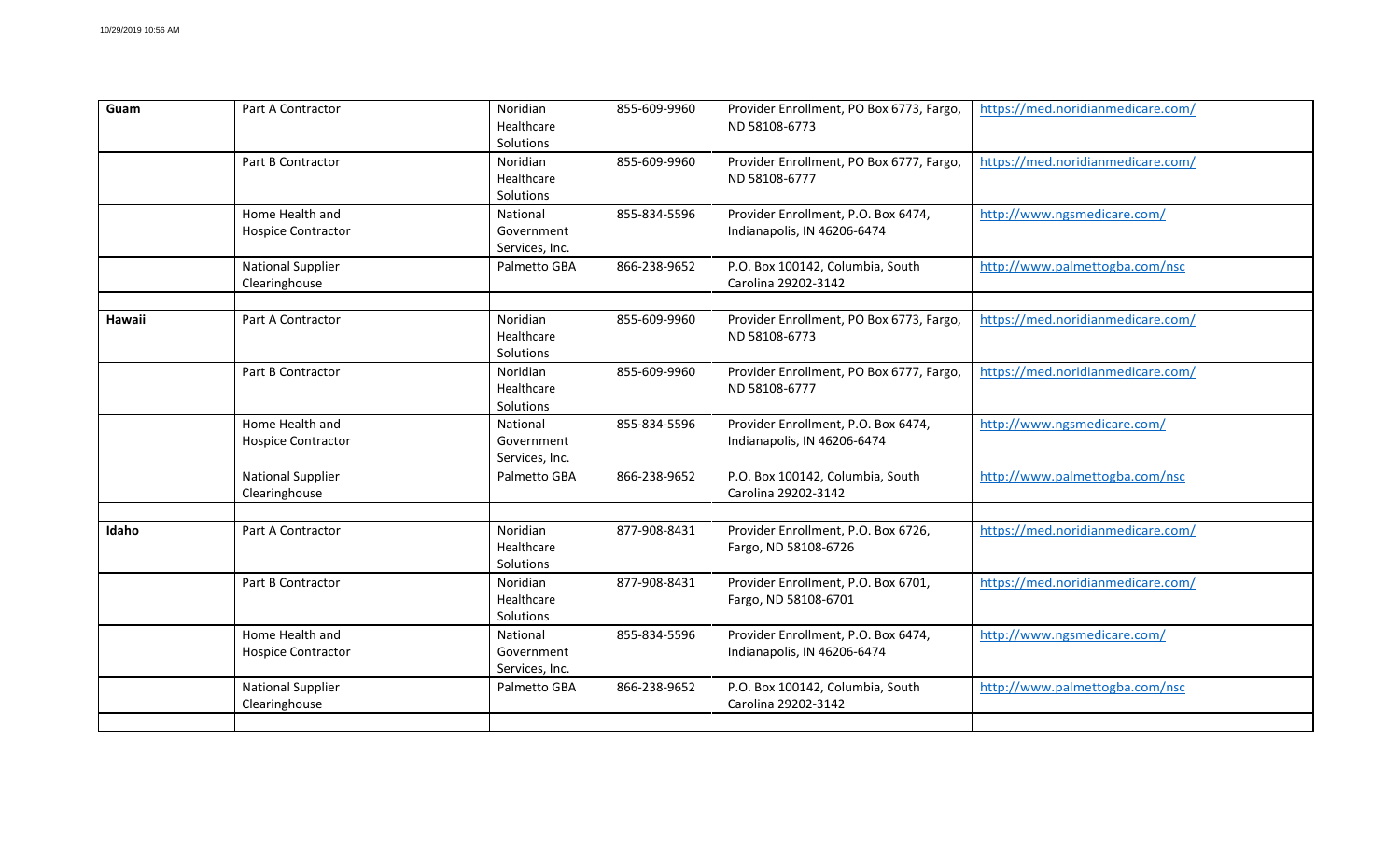| <b>Illinois</b> | Part A Contractor                            | National<br>Government<br>Services, Inc.      | 855-834-5596 | Provider Enrollment, P.O. Box 6474,<br>Indianapolis, IN 46206-6474                | http://www.ngsmedicare.com/    |
|-----------------|----------------------------------------------|-----------------------------------------------|--------------|-----------------------------------------------------------------------------------|--------------------------------|
|                 | Part B Contractor                            | National<br>Government<br>Services, Inc.      | 877-908-8476 | Provider Enrollment, P.O. Box 6475,<br>Indianapolis, IN 46206-6475                | http://www.ngsmedicare.com/    |
|                 | Home Health and<br><b>Hospice Contractor</b> | Palmetto GBA                                  | 855-696-0705 | Part A Provider Enrollment (AG-331), P.<br>O. Box 100144, Columbia, SC 29202-3144 | http://www.palmettogba.com/    |
|                 | <b>National Supplier</b><br>Clearinghouse    | Palmetto GBA                                  | 866-238-9652 | P.O. Box 100142, Columbia, South<br>Carolina 29202-3142                           | http://www.palmettogba.com/nsc |
| Indiana         | Part A Contractor                            | <b>Wisconsin</b><br><b>Physicians Service</b> | 866-234-7331 | Provider Enrollment Part A P.O. Box 8248<br>Madison, WI 53708-8248                | http://www.wpsgha.com/         |
|                 | Part B Contractor                            | Wisconsin<br>Physicians Service               | 866-234-7331 | Provider Enrollment, P.O. Box 8248,<br>Madison, Wisconsin 53708-8248              | http://www.wpsgha.com/         |
|                 | Home Health and<br><b>Hospice Contractor</b> | Palmetto GBA                                  | 855-696-0705 | Part A Provider Enrollment (AG-331), P.O.<br>Box 100144, Columbia, SC 29202-3144  | http://www.palmettogba.com/    |
|                 | <b>National Supplier</b><br>Clearinghouse    | Palmetto GBA                                  | 866-238-9652 | P.O. Box 100142, Columbia, South<br>Carolina 29202-3142                           | http://www.palmettogba.com/nsc |
| lowa            | Part A Contractor                            | <b>Wisconsin</b><br>Physicians Service        | 866-518-3285 | Provider Enrollment Part A P.O. Box 8248<br>Madison, WI 53708-8248                | http://www.wpsgha.com/         |
|                 | Part B Contractor                            | Wisconsin<br>Physicians Service               | 866-518-3285 | Provider Enrollment, P.O. Box 8248,<br>Madison, WI 53708-8248                     | http://www.wpsgha.com/         |
|                 | Home Health and<br><b>Hospice Contractor</b> | <b>CGS</b><br>Administrators<br>ШC            | 877-299-4500 | P.O. Box 20016, Nashville, TN 37202                                               | http://www.cgsmedicare.com/    |
|                 | <b>National Supplier</b><br>Clearinghouse    | Palmetto GBA                                  | 866-238-9652 | P.O. Box 100142, Columbia, South<br>Carolina 29202-3142                           | http://www.palmettogba.com/nsc |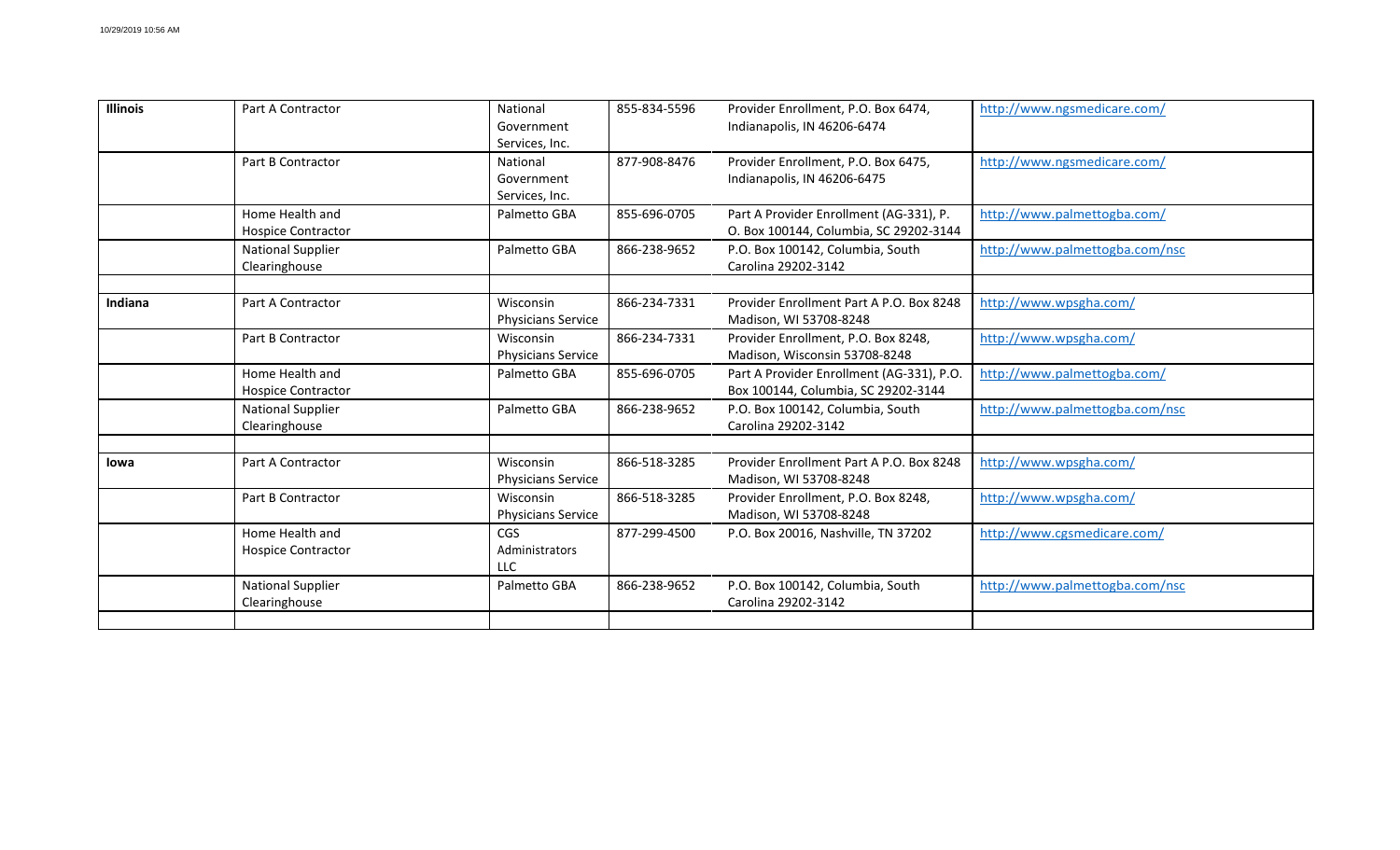| Kansas    | Part A Contractor                            | Wisconsin<br><b>Physicians Service</b>     | 866-518-3285 | Provider Enrollment Part A P.O. Box 8248<br>Madison, WI 53708-8248                              | www.wpsgha.com                    |
|-----------|----------------------------------------------|--------------------------------------------|--------------|-------------------------------------------------------------------------------------------------|-----------------------------------|
|           | Part B Contractor                            | Wisconsin<br>Physicians Service            | 866-518-3285 | Provider Enrollment, P.O. Box 8248,<br>Madison, WI 53708-8248                                   | www.wpsgha.com                    |
|           | Home Health and<br><b>Hospice Contractor</b> | <b>CGS</b><br>Administrators<br>LLC        | 877-299-4500 | P.O. Box 20016, Nashville, TN 37202                                                             | http://www.cgsmedicare.com/       |
|           | <b>National Supplier</b><br>Clearinghouse    | Palmetto GBA                               | 866-238-9652 | P.O. Box 100142, Columbia, South<br>Carolina 29202-3142                                         | http://www.palmettogba.com/nsc    |
| Kentucky  | Part A Contractor                            | <b>CGS</b><br>Administrators<br>LLC        | 866-590-6703 | P.O. Box 20004, Nashville, TN 37202                                                             | http://www.cgsmedicare.com/       |
|           | Part B Contractor                            | <b>CGS</b><br>Administrators<br><b>LLC</b> | 866-276-9558 | J15 - Part B Provider Enrollment CGS<br>Administrators, LLC PO Box 20017<br>Nashville, TN 37202 | http://www.cgsmedicare.com/       |
|           | Home Health and<br><b>Hospice Contractor</b> | Palmetto GBA                               | 855-696-0705 | Part A Provider Enrollment (AG-331), P.O.<br>Box 100144, Columbia, SC 29202-3144                | http://www.palmettogba.com/       |
|           | <b>National Supplier</b><br>Clearinghouse    | Palmetto GBA                               | 866-238-9652 | P.O. Box 100142, Columbia, South<br>Carolina 29202-3142                                         | http://www.palmettogba.com/nsc    |
| Louisiana | Part A Contractor                            | <b>Novitas Solutions</b>                   | 855-252-8782 | JH Provider Enrollment Services, P.O. Box<br>3095, Mechanicsburg, PA 17055-1813                 | http://www.novitas-solutions.com/ |
|           | Part B Contractor                            | <b>Novitas Solutions</b>                   | 855-252-8782 | JH Provider Enrollment Services, P.O. Box<br>3095, Mechanicsburg, PA 17055-1813                 | http://www.novitas-solutions.com/ |
|           | Home Health and<br><b>Hospice Contractor</b> | Palmetto GBA                               | 855-696-0705 | Part A Provider Enrollment (AG-331), P.O.<br>Box 100144, Columbia, SC 29202-3144                | http://www.palmettogba.com/       |
|           | <b>National Supplier</b><br>Clearinghouse    | Palmetto GBA                               | 866-238-9652 | P.O. Box 100142, Columbia, South<br>Carolina 29202-3142                                         | http://www.palmettogba.com/nsc    |
|           |                                              |                                            |              |                                                                                                 |                                   |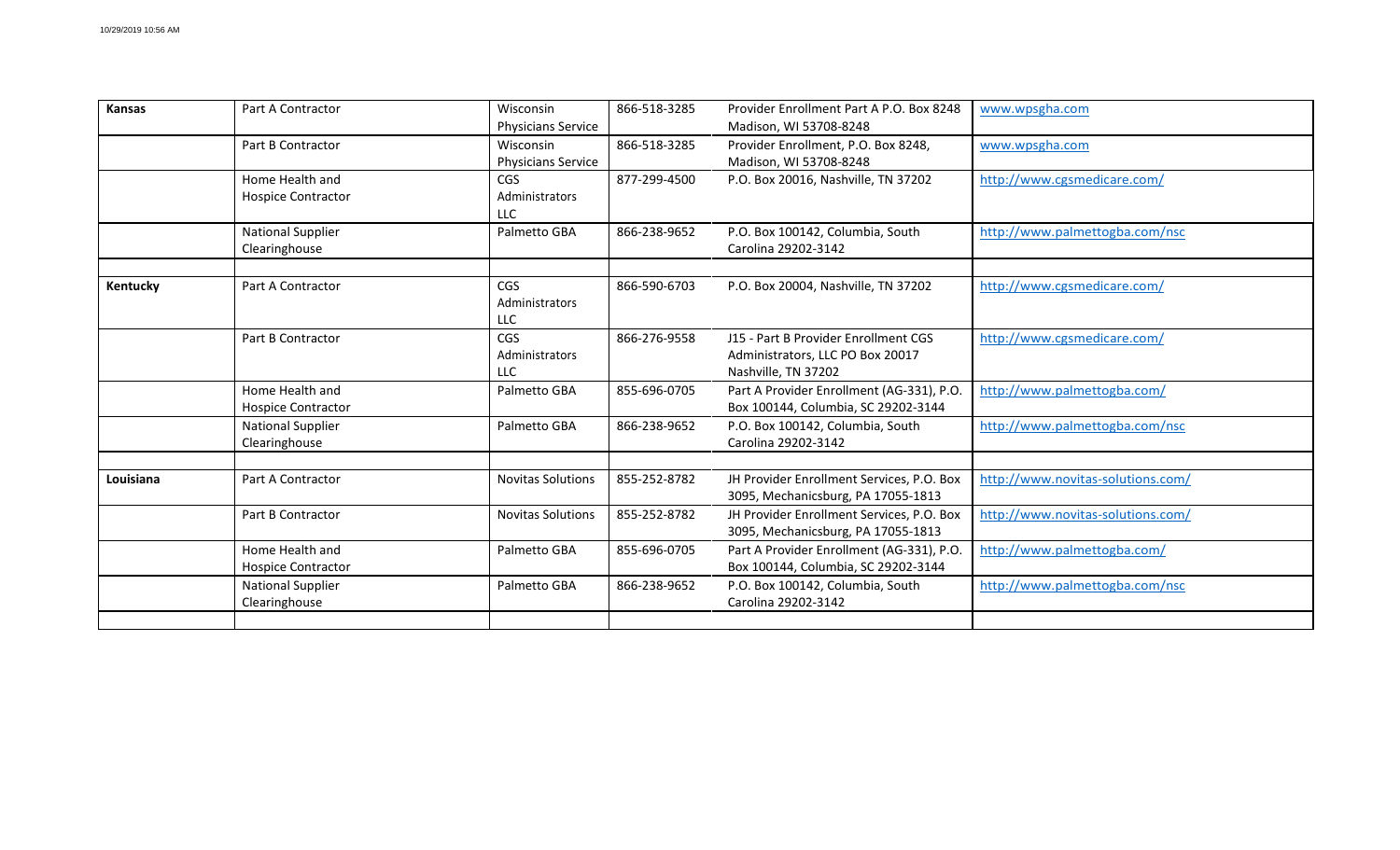| <b>Maine</b>         | Part A Contractor                            | National<br>Government<br>Services, Inc.   | 855-593-8047 | Part A Provider Enrollment, P.O. Box<br>7149, Indianapolis, IN 46207-7149   | http://www.almedicare.com/     |
|----------------------|----------------------------------------------|--------------------------------------------|--------------|-----------------------------------------------------------------------------|--------------------------------|
|                      | Part B Contractor                            | National<br>Government<br>Services, Inc.   | 888-379-3807 | Part B Provider Enrollment, P.O. Box<br>7149, Indianapolis, IN 46207-7149   | http://www.ngsmedicare.com/    |
|                      | Home Health and<br><b>Hospice Contractor</b> | National<br>Government<br>Services, Inc.   | 855-593-8047 | Part A Provider Enrollment, P.O. Box<br>7149, Indianapolis, IN 46207-7149   | http://www.ngsmedicare.com/    |
|                      | <b>National Supplier</b><br>Clearinghouse    | Palmetto GBA                               | 866-238-9652 | P.O. Box 100142, Columbia, South<br>Carolina 29202-3142                     | http://www.palmettogba.com/nsc |
| Maryland             | Part A Contractor                            | Novitas Solutions,<br>Inc.                 | 877-235-8073 | Provider Enrollment Services, P.O. Box<br>3157 Mechanicsburg, PA 17055-1836 | www.novitas-solutions.com      |
|                      | Part B Contractor                            | Novitas Solutions,<br>Inc.                 | 877-235-8073 | Provider Enrollment Services, P.O. Box<br>3157 Mechanicsburg, PA 17055-1836 | www.novitas-solutions.com      |
|                      | Home Health and<br><b>Hospice Contractor</b> | <b>CGS</b><br>Administrators<br><b>LLC</b> | 877-299-4500 | P.O. Box 20016, Nashville, TN 37202                                         | http://www.cgsmedicare.com/    |
|                      | <b>National Supplier</b><br>Clearinghouse    | Palmetto GBA                               | 866-238-9652 | P.O. Box 100142, Columbia, South<br>Carolina 29202-3142                     | http://www.palmettogba.com/nsc |
| <b>Massachusetts</b> | Part A Contractor                            | National<br>Government<br>Services, Inc.   | 855-834-5596 | Part A Provider Enrollment, P.O. Box<br>7149, Indianapolis, IN 46207-7149   | http://www.ngsmedicare.com/    |
|                      | Part B Contractor                            | National<br>Government<br>Services, Inc.   | 888-379-3807 | Part B Provider Enrollment, P.O. Box<br>7149, Indianapolis, IN 46207-7149   | http://www.ngsmedicare.com/    |
|                      | Home Health and<br><b>Hospice Contractor</b> | National<br>Government<br>Services, Inc.   | 855-593-8047 | Part A Provider Enrollment, P.O. Box<br>7149, Indianapolis, IN 46207-7149   | http://www.ngsmedicare.com/    |
|                      | <b>National Supplier</b><br>Clearinghouse    | Palmetto GBA                               | 866-238-9652 | P.O. Box 100142, Columbia, South<br>Carolina 29202-3142                     | http://www.palmettogba.com/nsc |
|                      |                                              |                                            |              |                                                                             |                                |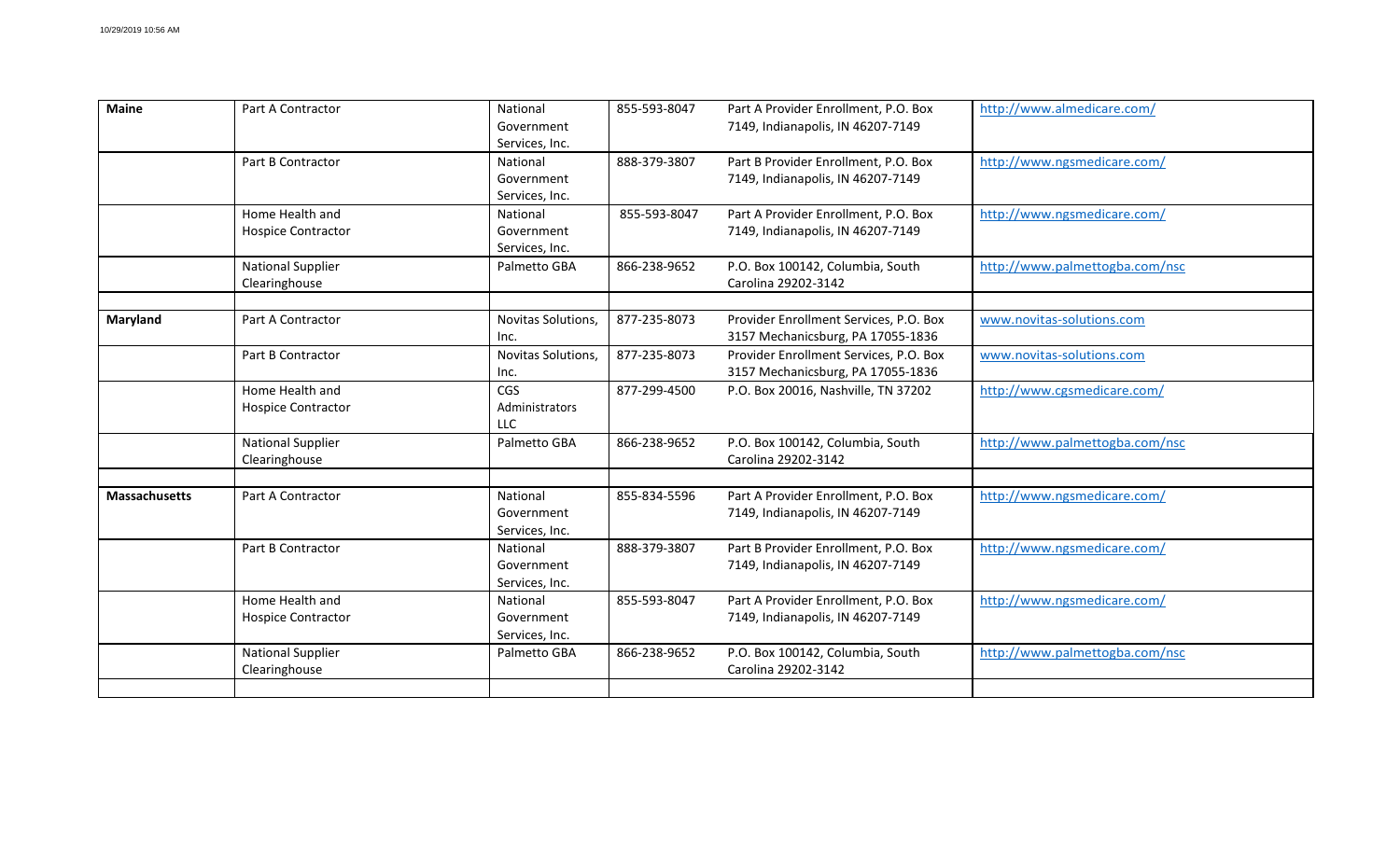| Michigan           | Part A Contractor                            | Wisconsin<br><b>Physicians Service</b>   | 866-234-7331 | Provider Enrollment Part A P.O. Box 8248<br>Madison, WI 53708-8248               | http://www.wpsgha.com/            |
|--------------------|----------------------------------------------|------------------------------------------|--------------|----------------------------------------------------------------------------------|-----------------------------------|
|                    | Part B Contractor                            | Wisconsin<br><b>Physicians Service</b>   | 866-234-7331 | Provider Enrollment, P.O. Box 8248,<br>Madison, Wisconsin 53708-8248             | http://www.wpsgha.com/            |
|                    | Home Health and<br><b>Hospice Contractor</b> | National<br>Government<br>Services, Inc. | 855-834-5596 | Provider Enrollment, P.O. Box 6474,<br>Indianapolis, IN 46205-6474               | http://www.ngsmedicare.com/       |
|                    | <b>National Supplier</b><br>Clearinghouse    | Palmetto GBA                             | 866-238-9652 | P.O. Box 100142, Columbia, South<br>Carolina 29202-3142                          | http://www.palmettogba.com/nsc    |
| Minnesota          | Part A Contractor                            | National<br>Government<br>Services, Inc. | 855-834-5596 | Provider Enrollment, P.O. Box 6474,<br>Indianapolis, IN 46206-6474               | http://www.ngsmedicare.com/       |
|                    | Part B Contractor                            | National<br>Government<br>Services, Inc. | 877-908-8476 | Provider Enrollment, P.O. Box 6475,<br>Indianapolis, IN 46206-6475               | http://www.ngsmedicare.com/       |
|                    | Home Health and<br><b>Hospice Contractor</b> | National<br>Government<br>Services, Inc. | 855-834-5596 | Provider Enrollment, P.O. Box 6474,<br>Indianapolis, IN 46206-6474               | http://www.ngsmedicare.com/       |
|                    | <b>National Supplier</b><br>Clearinghouse    | Palmetto GBA                             | 866-238-9652 | P.O. Box 100142, Columbia, South<br>Carolina 29202-3142                          | http://www.palmettogba.com/nsc    |
| <b>Mississippi</b> | Part A Contractor                            | <b>Novitas Solutions</b>                 | 855-252-8782 | JH Provider Enrollment Services, P.O. Box<br>3095, Mechanicsburg, PA 17055-1813  | http://www.novitas-solutions.com/ |
|                    | Part B Contractor                            | <b>Novitas Solutions</b>                 | 855-252-8782 | JH Provider Enrollment Services, P.O. Box<br>3095, Mechanicsburg, PA 17055-1813  | http://www.novitas-solutions.com/ |
|                    | Home Health and<br><b>Hospice Contractor</b> | Palmetto GBA                             | 855-696-0705 | Part A Provider Enrollment (AG-331), P.O.<br>Box 100144, Columbia, SC 29202-3144 | http://www.palmettogba.com/       |
|                    | <b>National Supplier</b><br>Clearinghouse    | Palmetto GBA                             | 866-238-9652 | P.O. Box 100142, Columbia, South<br>Carolina 29202-3142                          | http://www.palmettogba.com/nsc    |
|                    |                                              |                                          |              |                                                                                  |                                   |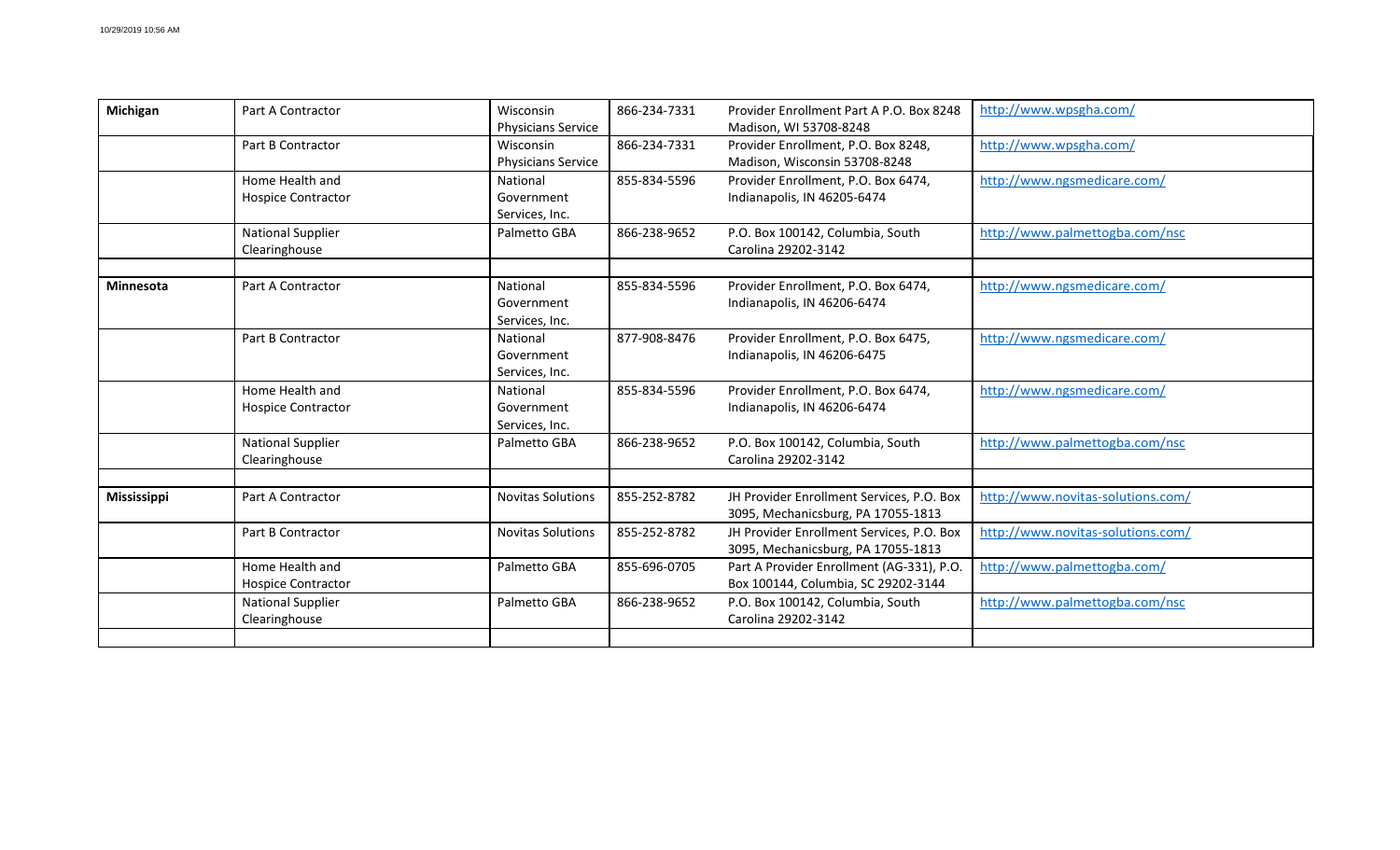| Missouri       | Part A Contractor                            | Wisconsin<br><b>Physicians Service</b>     | 866-518-3285 | Provider Enrollment Part A P.O. Box 8248<br>Madison, WI 53708-8248 | http://www.wpsgha.com/            |
|----------------|----------------------------------------------|--------------------------------------------|--------------|--------------------------------------------------------------------|-----------------------------------|
|                | Part B Contractor                            | Wisconsin<br><b>Physicians Service</b>     | 866-518-3285 | Provider Enrollment, P.O. Box 8248,<br>Madison, WI 53708-8248      | http://www.wpsgha.com/            |
|                | Home Health and<br><b>Hospice Contractor</b> | <b>CGS</b><br>Administrators<br><b>LLC</b> | 877-299-4500 | P.O. Box 20016, Nashville, TN 37202                                | http://www.cgsmedicare.com/       |
|                | <b>National Supplier</b><br>Clearinghouse    | Palmetto GBA                               | 866-238-9652 | P.O. Box 100142, Columbia, South<br>Carolina 29202-3142            | http://www.palmettogba.com/nsc    |
| <b>Montana</b> | Part A Contractor                            | Noridian<br>Healthcare<br>Solutions        | 877-908-8431 | Provider Enrollment, P.O. Box 6732,<br>Fargo, ND 58108-6732        | https://med.noridianmedicare.com/ |
|                | Part B Contractor                            | Noridian<br>Healthcare<br>Solutions        | 877-908-8431 | Provider Enrollment, P.O. Box 6735,<br>Fargo, ND 58108-6735        | https://med.noridianmedicare.com/ |
|                | Home Health and<br><b>Hospice Contractor</b> | <b>CGS</b><br>Administrators<br>LLC        | 877-299-4500 | P.O. Box 20016, Nashville, TN 37202                                | http://www.cgsmedicare.com/       |
|                | <b>National Supplier</b><br>Clearinghouse    | Palmetto GBA                               | 866-238-9652 | P.O. Box 100142, Columbia, South<br>Carolina 29202-3142            | http://www.palmettogba.com/nsc    |
| Nebraska       | Part A Contractor                            | Wisconsin<br><b>Physicians Service</b>     | 866-518-3285 | Provider Enrollment Part A P.O. Box 8248<br>Madison, WI 53708-8248 | www.wpsgha.com                    |
|                | Part B Contractor                            | Wisconsin<br><b>Physicians Service</b>     | 866-518-3285 | Provider Enrollment, P.O. Box 8248,<br>Madison, WI 53708-8248      | www.wpsgha.com                    |
|                | Home Health and<br><b>Hospice Contractor</b> | <b>CGS</b><br>Administrators<br>LLC        | 877-299-4500 | P.O. Box 20016, Nashville, TN 37202                                | http://www.cgsmedicare.com/       |
|                | <b>National Supplier</b><br>Clearinghouse    | Palmetto GBA                               | 866-238-9652 | P.O. Box 100142, Columbia, South<br>Carolina 29202-3142            | http://www.palmettogba.com/nsc    |
|                |                                              |                                            |              |                                                                    |                                   |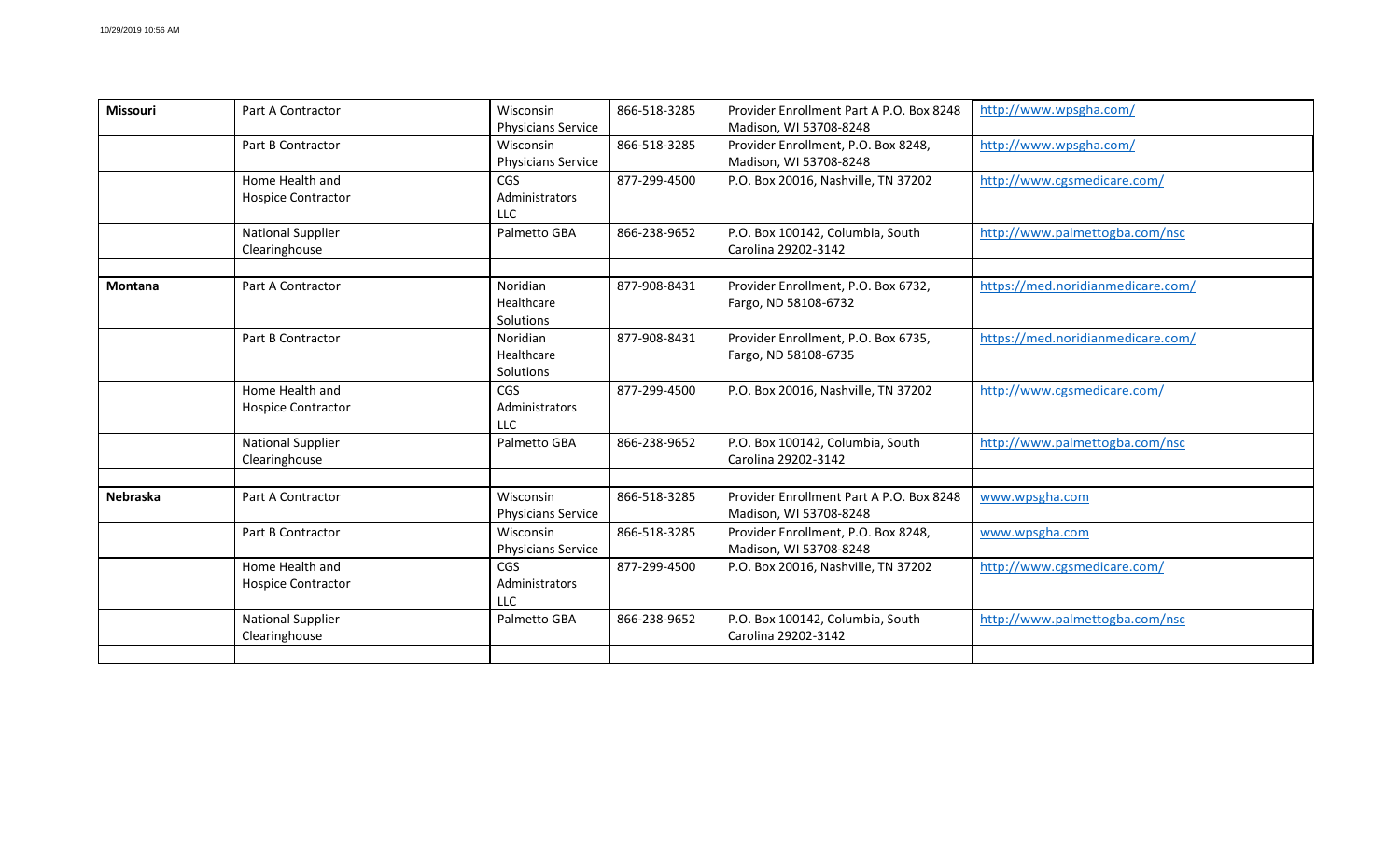| <b>Nevada</b>        | Part A Contractor                            | Noridian<br>Healthcare<br>Solutions      | 855-609-9960 | Provider Enrollment, PO Box 6772, Fargo<br>ND, 58108-6772                   | https://med.noridianmedicare.com/ |
|----------------------|----------------------------------------------|------------------------------------------|--------------|-----------------------------------------------------------------------------|-----------------------------------|
|                      | Part B Contractor                            | Noridian<br>Healthcare<br>Solutions      | 855-609-9960 | Provider Enrollment, PO Box 6776, Fargo<br>ND, 58108-6776                   | https://med.noridianmedicare.com/ |
|                      | Home Health and<br><b>Hospice Contractor</b> | National<br>Government<br>Services, Inc. | 855-834-5596 | Provider Enrollment, P.O. 6474,<br>Indianapolis, IN 46206-6474              | http://www.ngsmedicare.com/       |
|                      | <b>National Supplier</b><br>Clearinghouse    | Palmetto GBA                             | 866-238-9652 | P.O. Box 100142, Columbia, South<br>Carolina 29202-3142                     | http://www.palmettogba.com/nsc    |
| <b>New Hampshire</b> | Part A Contractor                            | National<br>Government<br>Services, Inc. | 855-593-8047 | Part A Provider Enrollment, P.O. Box<br>7149, Indianapolis, IN 46207-7149   | http://www.ngsmedicare.com/       |
|                      | Part B Contractor                            | National<br>Government<br>Services, Inc. | 888-379-3807 | Part B Provider Enrollment, P.O. Box<br>7149, Indianapolis, IN 46207-7149   | http://www.ngsmedicare.com/       |
|                      | Home Health and<br><b>Hospice Contractor</b> | National<br>Government<br>Services, Inc. | 855-834-5596 | Part A Provider Enrollment, P.O. Box<br>7149, Indianapolis, IN 46207-7149   | http://www.ngsmedicare.com/       |
|                      | <b>National Supplier</b><br>Clearinghouse    | Palmetto GBA                             | 866-238-9652 | P.O. Box 100142, Columbia, South<br>Carolina 29202-3142                     | http://www.palmettogba.com/nsc    |
| <b>New Jersey</b>    | Part A Contractor                            | Novitas Solutions,<br>Inc.               | 877-235-8073 | Provider Enrollment Services, P.O. Box<br>3157 Mechanicsburg, PA 17055-1836 | www.novitas-solutions.com         |
|                      | Part B Contractor                            | Novitas Solutions,<br>Inc.               | 877-235-8073 | Provider Enrollment Services, P.O. Box<br>3157 Mechanicsburg, PA 17055-1836 | www.novitas-solutions.com         |
|                      | Home Health and<br><b>Hospice Contractor</b> | National<br>Government<br>Services, Inc. | 855-834-5596 | Provider Enrollment, P.O. Box 6474,<br>Indianapolis, IN 46206-6474          | http://www.ngsmedicare.com/       |
|                      | <b>National Supplier</b><br>Clearinghouse    | Palmetto GBA                             | 866-238-9652 | P.O. Box 100142, Columbia, South<br>Carolina 29202-3142                     | http://www.palmettogba.com/nsc    |
|                      |                                              |                                          |              |                                                                             |                                   |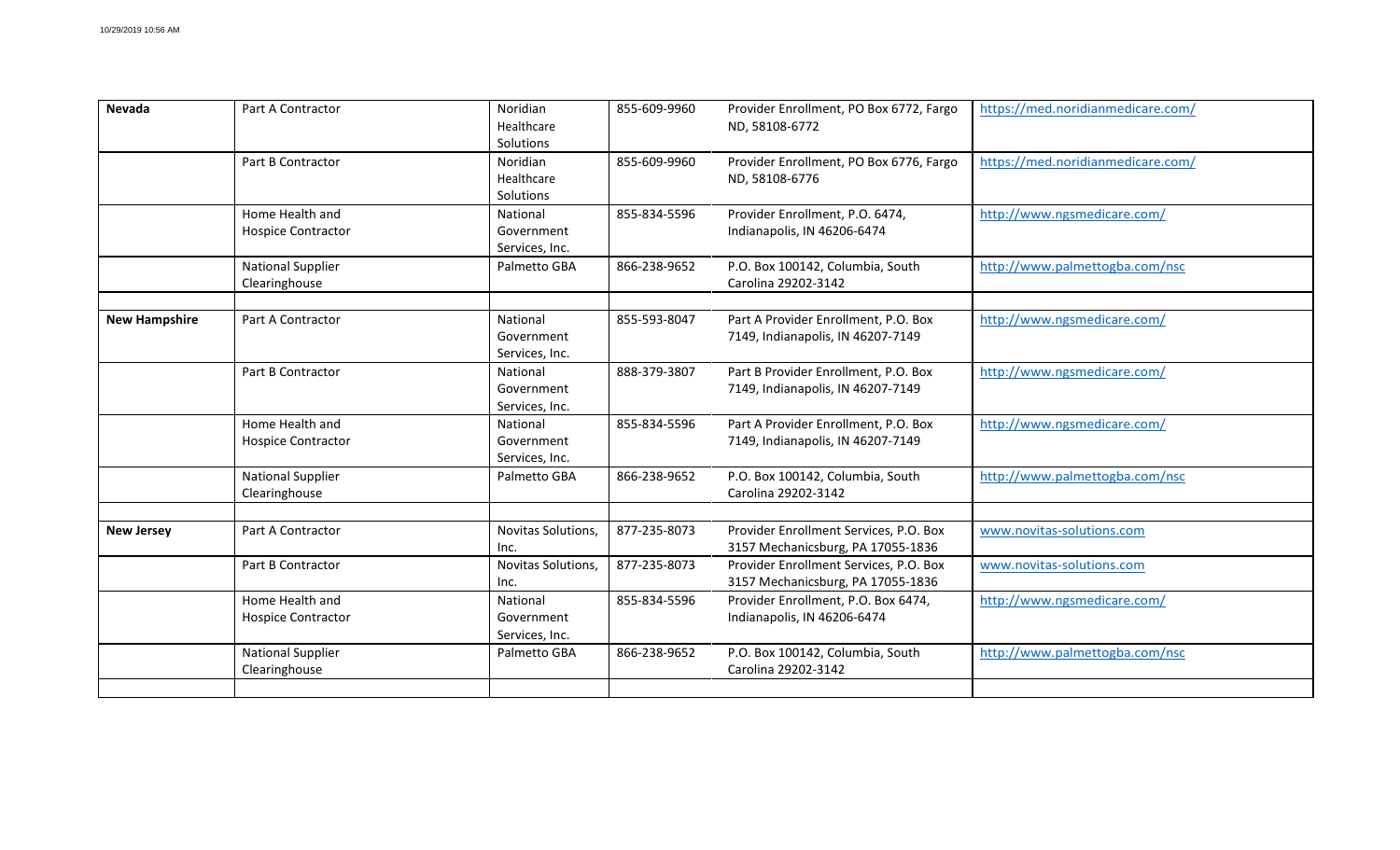| <b>New Mexico</b>     | Part A Contractor                            | <b>Novitas Solutions</b>                 | 855-252-8782 | JH Provider Enrollment Services, P.O. Box<br>3095, Mechanicsburg, PA 17055-1813        | http://www.novitas-solutions.com/ |
|-----------------------|----------------------------------------------|------------------------------------------|--------------|----------------------------------------------------------------------------------------|-----------------------------------|
|                       | Part B Contractor                            | <b>Novitas Solutions</b>                 | 855-252-8782 | JH Provider Enrollment Services, P.O. Box<br>3095, Mechanicsburg, PA 17055-1813        | http://www.novitas-solutions.com/ |
|                       | Home Health and<br><b>Hospice Contractor</b> | Palmetto GBA                             | 855-696-0705 | Part A Provider Enrollment (AG-331), P.O.<br>Box 100144, Columbia, SC 29202-3144       | http://www.palmettogba.com/       |
|                       | <b>National Supplier</b><br>Clearinghouse    | Palmetto GBA                             | 866-238-9652 | P.O. Box 100142, Columbia, South<br>Carolina 29202-3142                                | http://www.palmettogba.com/nsc    |
| <b>New York</b>       | Part B Contractor                            | National<br>Government<br>Services, Inc. | 888-379-3807 | Part B Provider Enrollment, P.O. Box<br>7149, Indianapolis, IN 46207-7149              | http://www.ngsmedicare.com/       |
|                       | Part A Contractor                            | National<br>Government<br>Services, Inc. | 855-593-8047 | Part A Provider Enrollment, P.O. Box<br>7149, Indianapolis, IN 46207-7149              | http://www.ngsmedicare.com/       |
|                       | Home Health and<br><b>Hospice Contractor</b> | National<br>Government<br>Services, Inc. | 855-834-5596 | Provider Enrollment, P.O. Box 6474,<br>Indianapolis, IN 46206-6474                     | http://www.ngsmedicare.com/       |
|                       | <b>National Supplier</b><br>Clearinghouse    | Palmetto GBA                             | 866-238-9652 | P.O. Box 100142, Columbia, South<br>Carolina 29202-3142                                | http://www.palmettogba.com/nsc    |
| <b>North Carolina</b> | Part A Contractor                            | Palmetto GBA                             | 855-696-0705 | Part A Provider Enrollment, 2300<br>Springdale Drive, Building One Camden,<br>SC 29020 | http://www.palmettogba.com/       |
|                       | Part B Contractor                            | Palmetto GBA                             | 855-696-0705 | Part B Provider Enrollment (AG-310) P.O.<br>Box 100190 Columbia, SC 29202-3190         | http://www.palmettogba.com        |
|                       | Home Health and<br><b>Hospice Contractor</b> | Palmetto GBA                             | 855-696-0705 | Part A Provider Enrollment (AG-331), P.O.<br>Box 100144, Columbia, SC 29202-3144       | http://www.palmettogba.com/       |
|                       | <b>National Supplier</b><br>Clearinghouse    | Palmetto GBA                             | 866-238-9652 | P.O. Box 100142, Columbia, South<br>Carolina 29202-3142                                | http://www.palmettogba.com/nsc    |
|                       |                                              |                                          |              |                                                                                        |                                   |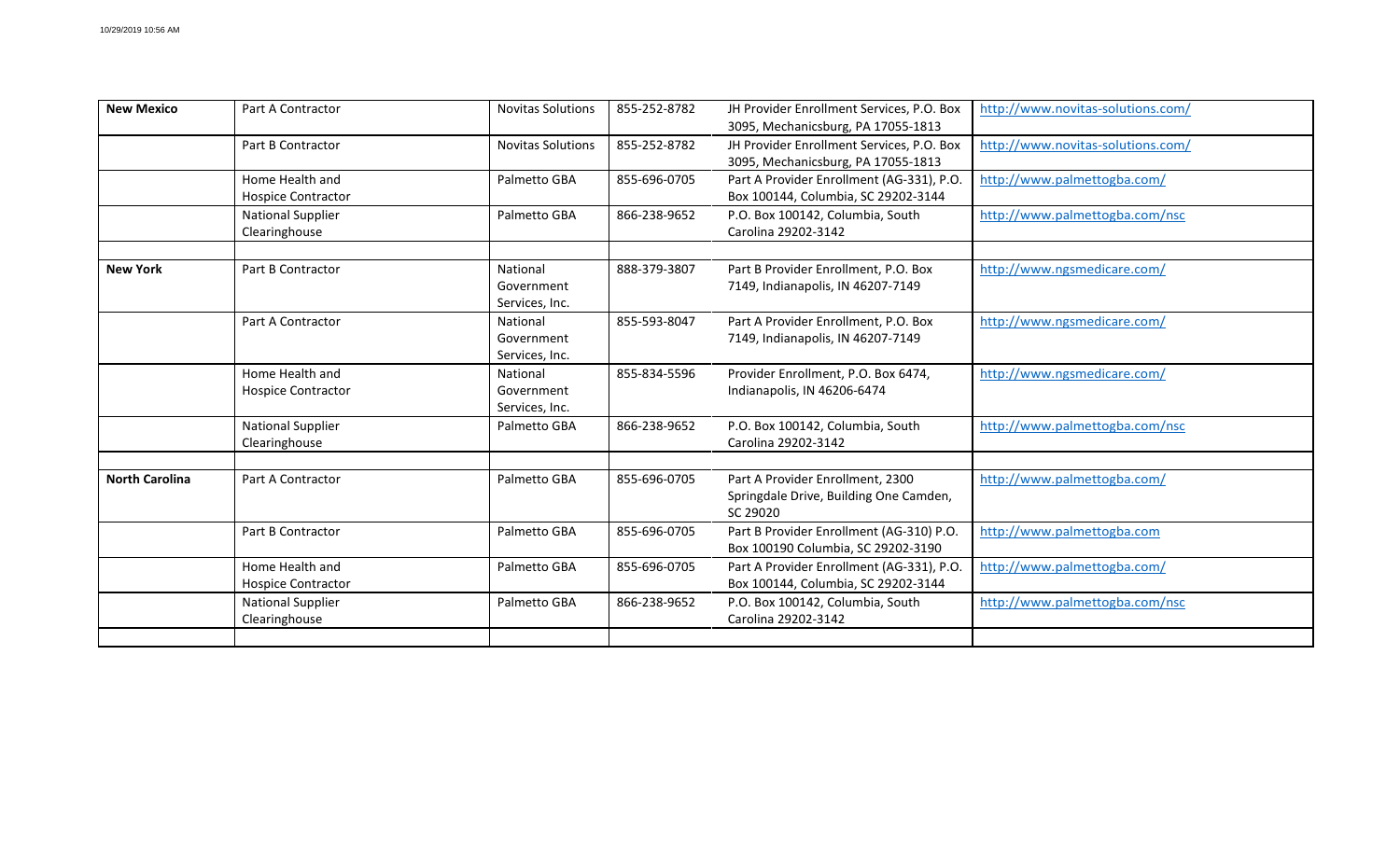| Noridian<br>Provider Enrollment, P.O. Box 6706,<br>https://med.noridianmedicare.com/<br>Part B Contractor<br>877-908-8431<br>Healthcare<br>Fargo, ND 58108-6706<br>Solutions<br>CGS<br>877-299-4500<br>P.O. Box 20016, Nashville, TN 37202<br>Home Health and<br>http://www.cgsmedicare.com/<br><b>Hospice Contractor</b><br>Administrators<br><b>LLC</b><br>866-238-9652<br>http://www.palmettogba.com/nsc<br><b>National Supplier</b><br>Palmetto GBA<br>P.O. Box 100142, Columbia, South<br>Carolina 29202-3142<br>Clearinghouse<br>Noridian<br>https://med.noridianmedicare.com/<br><b>Northern</b><br>Part A Contractor<br>855-609-9960<br>Provider Enrollment, PO Box 6773, Fargo,<br>Healthcare<br>ND 58108-6773<br>Solutions<br>Noridian<br>855-609-9960<br>https://med.noridianmedicare.com/<br><b>Mariana</b><br>Part B Contractor<br>Provider Enrollment, PO Box 6777, Fargo,<br>Healthcare<br>ND 58108-6777<br>Solutions<br><b>Islands</b><br>Home Health and<br>Provider Enrollment, P.O. Box 6474,<br>http://www.ngsmedicare.com/<br>National<br>855-834-5596<br><b>Hospice Contractor</b><br>Government<br>Indianapolis, IN 46206-6474<br>Services, Inc.<br>P.O. Box 100142, Columbia, South<br><b>National Supplier</b><br>866-238-9652<br>http://www.palmettogba.com/nsc<br>Palmetto GBA<br>Carolina 29202-3142<br>Clearinghouse<br>Ohio<br>866-590-6703<br>P.O. Box 20004, Nashville, TN 37202<br>http://www.cgsmedicare.com/<br>Part A Contractor<br><b>CGS</b><br>Administrators<br><b>LLC</b><br><b>CGS</b><br>J15 - Part B Provider Enrollment CGS<br>866-276-9558<br>Http://www.cgsmedicare.com<br>Part B Contractor<br>Administrators<br>Administrators, LLC PO Box 20017<br><b>LLC</b><br>Nashville, TN 37202<br>Home Health and<br>Palmetto GBA<br>855-696-0705<br>Part A Provider Enrollment (AG-331), P.O.<br>http://www.palmettogba.com/<br>Box 100144, Columbia, SC 29202-3144<br><b>Hospice Contractor</b><br>866-238-9652<br>http://www.palmettogba.com/nsc<br><b>National Supplier</b><br>Palmetto GBA<br>P.O. Box 100142, Columbia, South | <b>North Dakota</b> | Part A Contractor | Noridian<br>Healthcare<br>Solutions | 877-908-8431 | Provider Enrollment, P.O. Box 6709,<br>Fargo, ND 58108-6709 | https://med.noridianmedicare.com/ |
|-----------------------------------------------------------------------------------------------------------------------------------------------------------------------------------------------------------------------------------------------------------------------------------------------------------------------------------------------------------------------------------------------------------------------------------------------------------------------------------------------------------------------------------------------------------------------------------------------------------------------------------------------------------------------------------------------------------------------------------------------------------------------------------------------------------------------------------------------------------------------------------------------------------------------------------------------------------------------------------------------------------------------------------------------------------------------------------------------------------------------------------------------------------------------------------------------------------------------------------------------------------------------------------------------------------------------------------------------------------------------------------------------------------------------------------------------------------------------------------------------------------------------------------------------------------------------------------------------------------------------------------------------------------------------------------------------------------------------------------------------------------------------------------------------------------------------------------------------------------------------------------------------------------------------------------------------------------------------------------------------------------------------------------------------------------------------------|---------------------|-------------------|-------------------------------------|--------------|-------------------------------------------------------------|-----------------------------------|
|                                                                                                                                                                                                                                                                                                                                                                                                                                                                                                                                                                                                                                                                                                                                                                                                                                                                                                                                                                                                                                                                                                                                                                                                                                                                                                                                                                                                                                                                                                                                                                                                                                                                                                                                                                                                                                                                                                                                                                                                                                                                             |                     |                   |                                     |              |                                                             |                                   |
|                                                                                                                                                                                                                                                                                                                                                                                                                                                                                                                                                                                                                                                                                                                                                                                                                                                                                                                                                                                                                                                                                                                                                                                                                                                                                                                                                                                                                                                                                                                                                                                                                                                                                                                                                                                                                                                                                                                                                                                                                                                                             |                     |                   |                                     |              |                                                             |                                   |
|                                                                                                                                                                                                                                                                                                                                                                                                                                                                                                                                                                                                                                                                                                                                                                                                                                                                                                                                                                                                                                                                                                                                                                                                                                                                                                                                                                                                                                                                                                                                                                                                                                                                                                                                                                                                                                                                                                                                                                                                                                                                             |                     |                   |                                     |              |                                                             |                                   |
|                                                                                                                                                                                                                                                                                                                                                                                                                                                                                                                                                                                                                                                                                                                                                                                                                                                                                                                                                                                                                                                                                                                                                                                                                                                                                                                                                                                                                                                                                                                                                                                                                                                                                                                                                                                                                                                                                                                                                                                                                                                                             |                     |                   |                                     |              |                                                             |                                   |
|                                                                                                                                                                                                                                                                                                                                                                                                                                                                                                                                                                                                                                                                                                                                                                                                                                                                                                                                                                                                                                                                                                                                                                                                                                                                                                                                                                                                                                                                                                                                                                                                                                                                                                                                                                                                                                                                                                                                                                                                                                                                             |                     |                   |                                     |              |                                                             |                                   |
|                                                                                                                                                                                                                                                                                                                                                                                                                                                                                                                                                                                                                                                                                                                                                                                                                                                                                                                                                                                                                                                                                                                                                                                                                                                                                                                                                                                                                                                                                                                                                                                                                                                                                                                                                                                                                                                                                                                                                                                                                                                                             |                     |                   |                                     |              |                                                             |                                   |
|                                                                                                                                                                                                                                                                                                                                                                                                                                                                                                                                                                                                                                                                                                                                                                                                                                                                                                                                                                                                                                                                                                                                                                                                                                                                                                                                                                                                                                                                                                                                                                                                                                                                                                                                                                                                                                                                                                                                                                                                                                                                             |                     |                   |                                     |              |                                                             |                                   |
|                                                                                                                                                                                                                                                                                                                                                                                                                                                                                                                                                                                                                                                                                                                                                                                                                                                                                                                                                                                                                                                                                                                                                                                                                                                                                                                                                                                                                                                                                                                                                                                                                                                                                                                                                                                                                                                                                                                                                                                                                                                                             |                     |                   |                                     |              |                                                             |                                   |
|                                                                                                                                                                                                                                                                                                                                                                                                                                                                                                                                                                                                                                                                                                                                                                                                                                                                                                                                                                                                                                                                                                                                                                                                                                                                                                                                                                                                                                                                                                                                                                                                                                                                                                                                                                                                                                                                                                                                                                                                                                                                             |                     |                   |                                     |              |                                                             |                                   |
|                                                                                                                                                                                                                                                                                                                                                                                                                                                                                                                                                                                                                                                                                                                                                                                                                                                                                                                                                                                                                                                                                                                                                                                                                                                                                                                                                                                                                                                                                                                                                                                                                                                                                                                                                                                                                                                                                                                                                                                                                                                                             |                     |                   |                                     |              |                                                             |                                   |
| Carolina 29202-3142<br>Clearinghouse                                                                                                                                                                                                                                                                                                                                                                                                                                                                                                                                                                                                                                                                                                                                                                                                                                                                                                                                                                                                                                                                                                                                                                                                                                                                                                                                                                                                                                                                                                                                                                                                                                                                                                                                                                                                                                                                                                                                                                                                                                        |                     |                   |                                     |              |                                                             |                                   |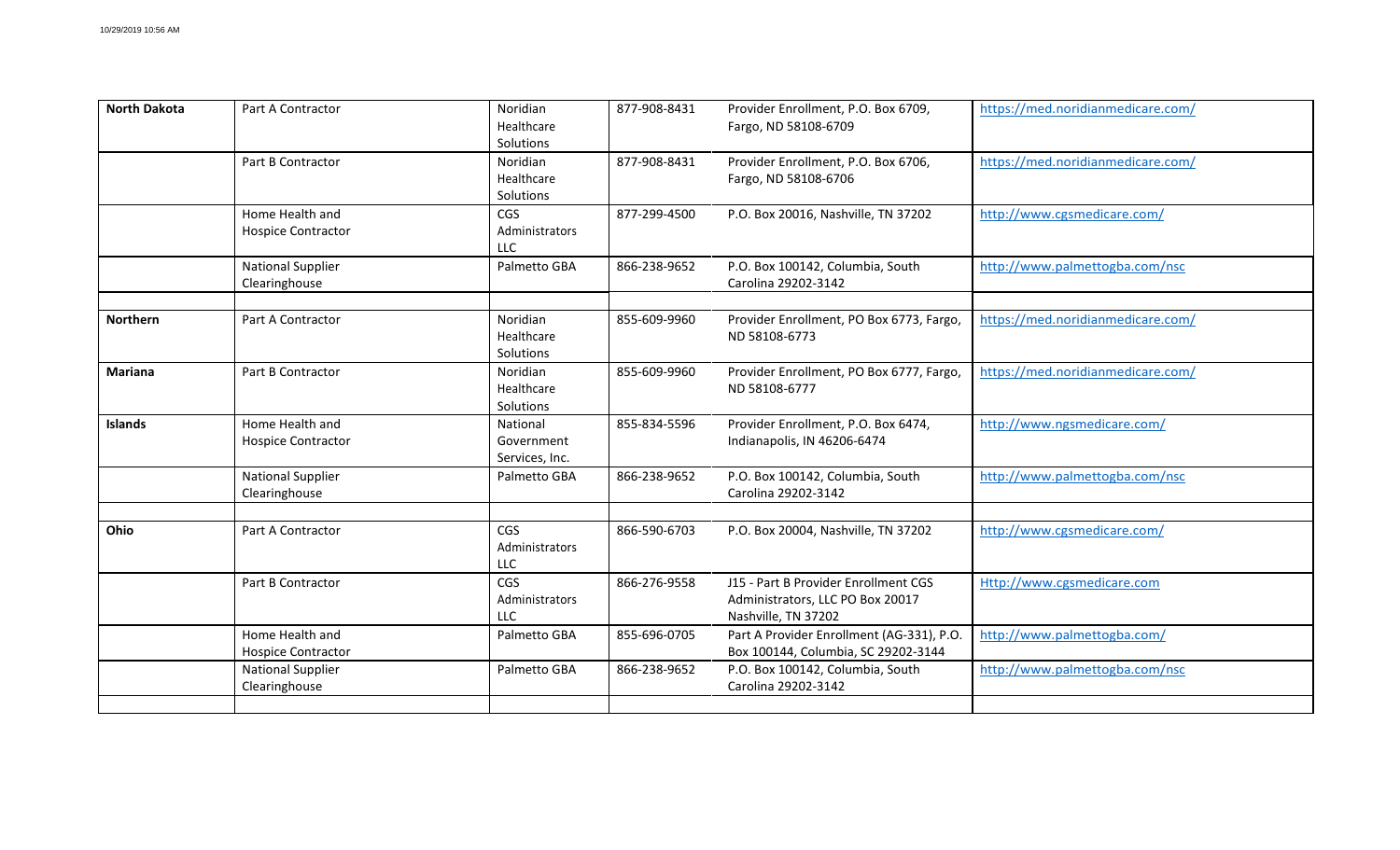| <b>Oklahoma</b> | Part A Contractor                            | <b>Novitas Solutions</b>                   | 855-252-8782 | JH Provider Enrollment Services, P.O. Box<br>3095, Mechanicsburg, PA 17055-1813  | http://www.novitas-solutions.com/ |
|-----------------|----------------------------------------------|--------------------------------------------|--------------|----------------------------------------------------------------------------------|-----------------------------------|
|                 | Part B Contractor                            | <b>Novitas Solutions</b>                   | 855-252-8782 | JH Provider Enrollment Services, P.O. Box<br>3095, Mechanicsburg, PA 17055-1813  | http://www.novitas-solutions.com/ |
|                 | Home Health and<br><b>Hospice Contractor</b> | Palmetto GBA                               | 855-696-0705 | Part A Provider Enrollment (AG-331), P.O.<br>Box 100144, Columbia, SC 29202-3144 | http://www.palmettogba.com/       |
|                 | <b>National Supplier</b><br>Clearinghouse    | Palmetto GBA                               | 866-238-9652 | P.O. Box 100142, Columbia, South<br>Carolina 29202-3142                          | http://www.palmettogba.com/nsc    |
| Oregon          | Part A Contractor                            | Noridian<br>Healthcare<br>Solutions        | 877-908-8431 | Provider Enrollment, P.O. Box 6726,<br>Fargo, ND 58108-6726                      | https://med.noridianmedicare.com/ |
|                 | Part B Contractor                            | Noridian<br>Healthcare<br>Solutions        | 877-908-8431 | Provider Enrollment, P.O. Box 6702,<br>Fargo, ND 58108-6702                      | https://med.noridianmedicare.com/ |
|                 | Home Health and<br><b>Hospice Contractor</b> | National<br>Government<br>Services, Inc.   | 855-834-5596 | Provider Enrollment, P.O. Box 6474,<br>Indianapolis, IN 46206-6474               | http://www.ngsmedicare.com/       |
|                 | <b>National Supplier</b><br>Clearinghouse    | Palmetto GBA                               | 866-238-9652 | P.O. Box 100142, Columbia, South<br>Carolina 29202-3142                          | http://www.palmettogba.com/nsc    |
| Pennsylvania    | Part A Contractor                            | Novitas Solutions,<br>Inc.                 | 877-235-8073 | Provider Enrollment Services, P.O. Box<br>3157 Mechanicsburg, PA 17055-1836      | www.novitas-solutions.com         |
|                 | Part B Contractor                            | Novitas Solutions,<br>Inc.                 | 877-235-8073 | Provider Enrollment Services, P.O. Box<br>3157 Mechanicsburg, PA 17055-1836      | www.novitas-solutions.com         |
|                 | Home Health and<br><b>Hospice Contractor</b> | <b>CGS</b><br>Administrators<br><b>LLC</b> | 877-299-4500 | P.O. Box 20016, Nashville, TN 37202                                              | http://www.cgsmedicare.com/       |
|                 | <b>National Supplier</b><br>Clearinghouse    | Palmetto GBA                               | 866-238-9652 | P.O. Box 100142, Columbia, South<br>Carolina 29202-3142                          | http://www.palmettogba.com/nsc    |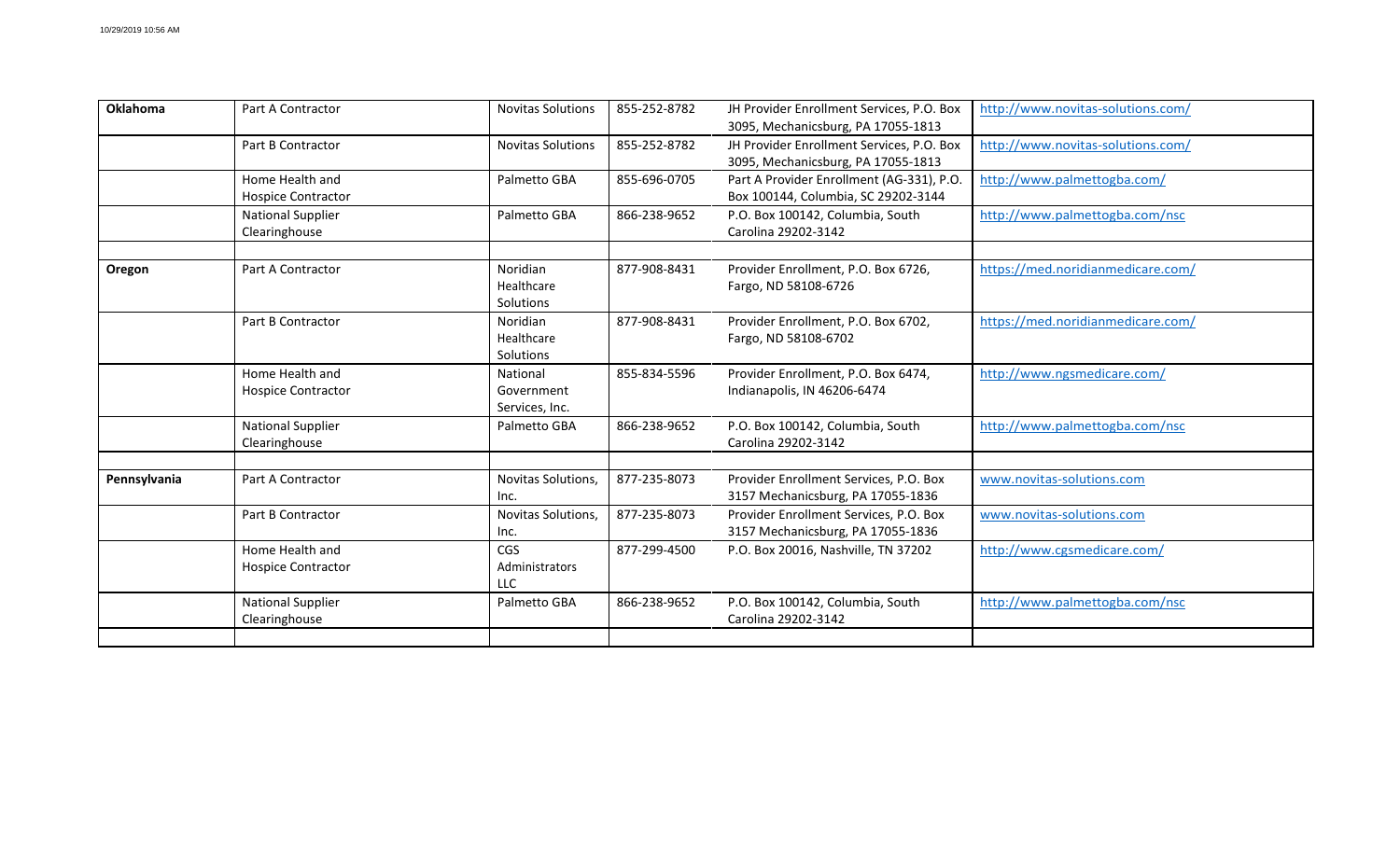| <b>Puerto Rico</b>    | Part A Contractor                            | <b>First Coast Service</b><br>Options    | 888-845-8614 | PO Box 3409, Mechanicsburg, PA 17055-<br>1849                                    | https://medicare.fcso.com      |
|-----------------------|----------------------------------------------|------------------------------------------|--------------|----------------------------------------------------------------------------------|--------------------------------|
|                       | Part B Contractor                            | <b>First Coast Service</b><br>Options    | 888-845-8614 | PO Box 3409, Mechanicsburg, PA 17055-<br>1849                                    | https://medicare.fcso.com      |
|                       | Home Health and<br><b>Hospice Contractor</b> | National<br>Government<br>Services, Inc. | 855-834-5596 | Provider Enrollment, P.O. Box 6474,<br>Indianapolis, IN 46206-6474               | http://www.ngsmedicare.com/    |
|                       | <b>National Supplier</b><br>Clearinghouse    | Palmetto GBA                             | 866-238-9652 | P.O. Box 100142, Columbia, South<br>Carolina 29202-3142                          | http://www.palmettogba.com/nsc |
| <b>Rhode Island</b>   | Part A Contractor                            | National<br>Government<br>Services, Inc. | 855-593-8047 | Part A Provider Enrollment, P.O. Box<br>7149, Indianapolis, IN 46207-7149        | http://www.ngsmedicare.com/    |
|                       | Part B Contractor                            | National<br>Government<br>Services, Inc. | 888-379-3807 | Part B Provider Enrollment, P.O. Box<br>7149, Indianapolis, IN 46207-7149        | http://www.ngsmedicare.com/    |
|                       | Home Health and<br><b>Hospice Contractor</b> | National<br>Government<br>Services, Inc. | 855-834-5596 | Part A Provider Enrollment, P.O. Box<br>7149, Indianapolis, IN 46207-7149        | http://www.ngsmedicare.com/    |
|                       | <b>National Supplier</b><br>Clearinghouse    | Palmetto GBA                             | 866-238-9652 | P.O. Box 100142, Columbia, South<br>Carolina 29202-3142                          | http://www.palmettogba.com/nsc |
| <b>South Carolina</b> | Part A Contractor                            | Palmetto GBA                             | 855-696-0705 | Part A Provider Enrollment (AG-331), P.O.<br>Box 100144, Columbia, SC 29202-3144 | http://www.palmettogba.com/    |
|                       | Part B Contractor                            | Palmetto GBA                             | 855-696-0705 | Part B Provider Enrollment (AG-310), P.O.<br>Box 100190, Columbia, SC 29202-3190 | http://www.palmettogba.com/    |
|                       | Home Health and<br><b>Hospice Contractor</b> | Palmetto GBA                             | 855-696-0705 | Part A Provider Enrollment (AG-331), P.O.<br>Box 100144, Columbia, SC 29202-3144 | http://www.palmettogba.com/    |
|                       | <b>National Supplier</b><br>Clearinghouse    | Palmetto GBA                             | 866-238-9652 | P.O. Box 100142, Columbia, South<br>Carolina 29202-3142                          | http://www.palmettogba.com/nsc |
|                       |                                              |                                          |              |                                                                                  |                                |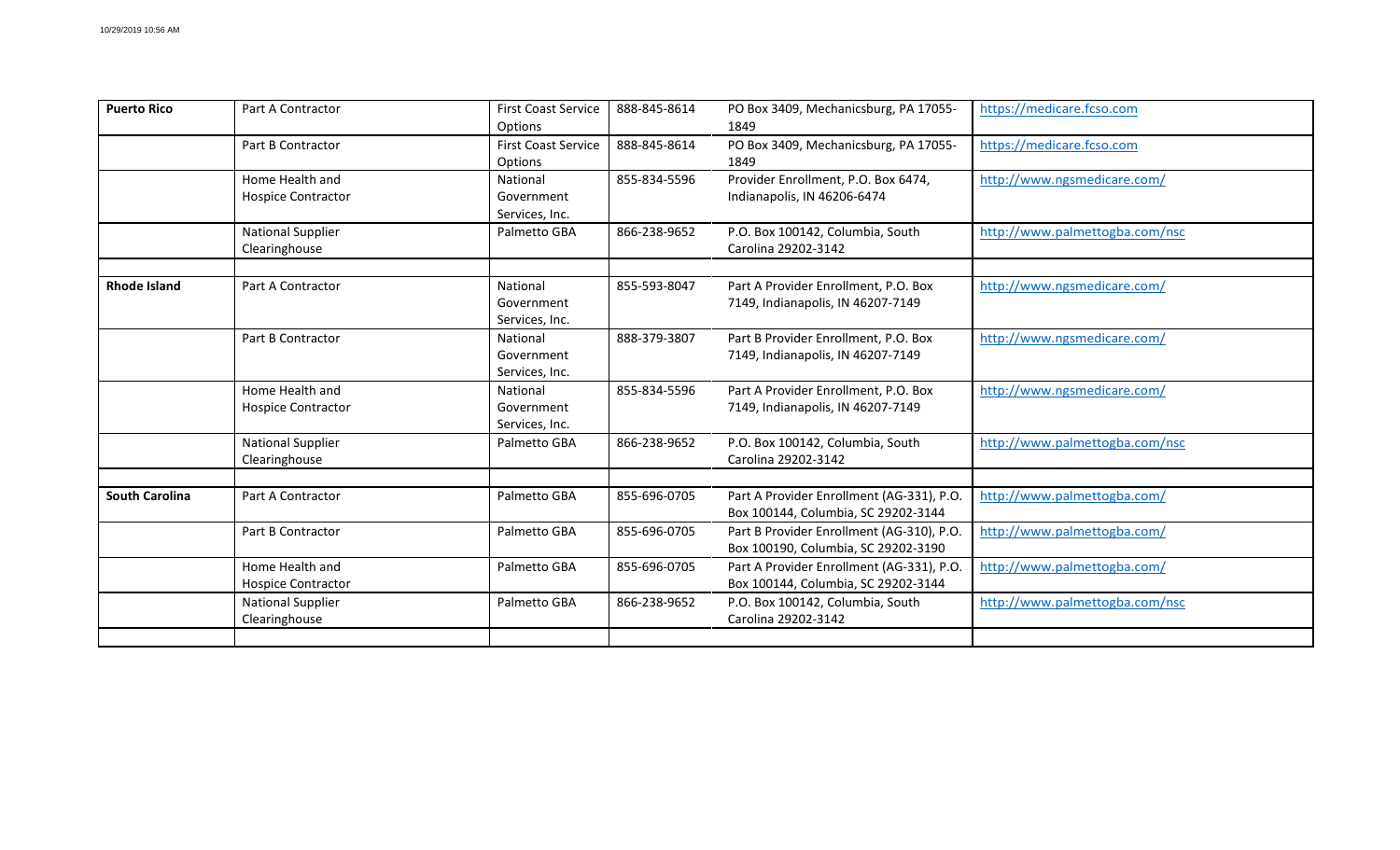| <b>South Dakota</b> | Part A Contractor                            | Noridian<br>Healthcare<br>Solutions        | 877-908-8431 | Provider Enrollment, P.O. Box 6733,<br>Fargo, ND 58108-6733                                         | https://med.noridianmedicare.com/ |
|---------------------|----------------------------------------------|--------------------------------------------|--------------|-----------------------------------------------------------------------------------------------------|-----------------------------------|
|                     | Part B Contractor                            | Noridian<br>Healthcare<br>Solutions        | 877-908-8431 | Provider Enrollment, P.O. Box 6707,<br>Fargo, ND 58108-6707                                         | https://med.noridianmedicare.com/ |
|                     | Home Health and<br><b>Hospice Contractor</b> | <b>CGS</b><br>Administrators<br><b>LLC</b> | 877-299-4500 | P.O. Box 20016, Nashville, TN 37202                                                                 | http://www.cgsmedicare.com/       |
|                     | <b>National Supplier</b><br>Clearinghouse    | Palmetto GBA                               | 866-238-9652 | P.O. Box 100142, Columbia, South<br>Carolina 29202-3142                                             | http://www.palmettogba.com/nsc    |
| Tennessee           | Part A Contractor                            | Palmetto GBA                               | 877-567-7271 | Part A Provider Enrollment, 2300<br>Springdale Drive, Building One, Camden,<br>South Carolina 29020 | www.palmettogba.com/jja           |
|                     | Part B Contractor                            | Palmetto GBA                               | 877-567-7271 | Part B Provider Enrollment (AG-310), P.O.<br>Box 100306, Columbia, South Carolina<br>29202-3306     | www.palmettogba.com/jjb           |
|                     | Home Health and<br><b>Hospice Contractor</b> | Palmetto GBA                               | 855-696-0705 | Part A Provider Enrollment (AG-331), P.O.<br>Box 100144, Columbia, SC 29202-3144                    | http://www.palmettogba.com/       |
|                     | <b>National Supplier</b><br>Clearinghouse    | Palmetto GBA                               | 866-238-9652 | P.O. Box 100142, Columbia, South<br>Carolina 29202-3142                                             | http://www.palmettogba.com/nsc    |
| <b>Texas</b>        | Part A Contractor                            | <b>Novitas Solutions</b>                   | 855-252-8782 | JH Provider Enrollment Services, P.O. Box<br>3095, Mechanicsburg, PA 17055-1813                     | http://www.novitas-solutions.com/ |
|                     | Part B Contractor                            | <b>Novitas Solutions</b>                   | 855-252-8782 | JH Provider Enrollment Services, P.O. Box<br>3095, Mechanicsburg, PA 17055-1813                     | http://www.novitas-solutions.com/ |
|                     | Home Health and<br><b>Hospice Contractor</b> | Palmetto GBA                               | 855-696-0705 | Part A Provider Enrollment (AG-331), P.O.<br>Box 100144, Columbia, SC 29202-3144                    | http://www.palmettogba.com/       |
|                     | <b>National Supplier</b><br>Clearinghouse    | Palmetto GBA                               | 866-238-9652 | P.O. Box 100142, Columbia, South<br>Carolina 29202-3142                                             | http://www.palmettogba.com/nsc    |
|                     |                                              |                                            |              |                                                                                                     |                                   |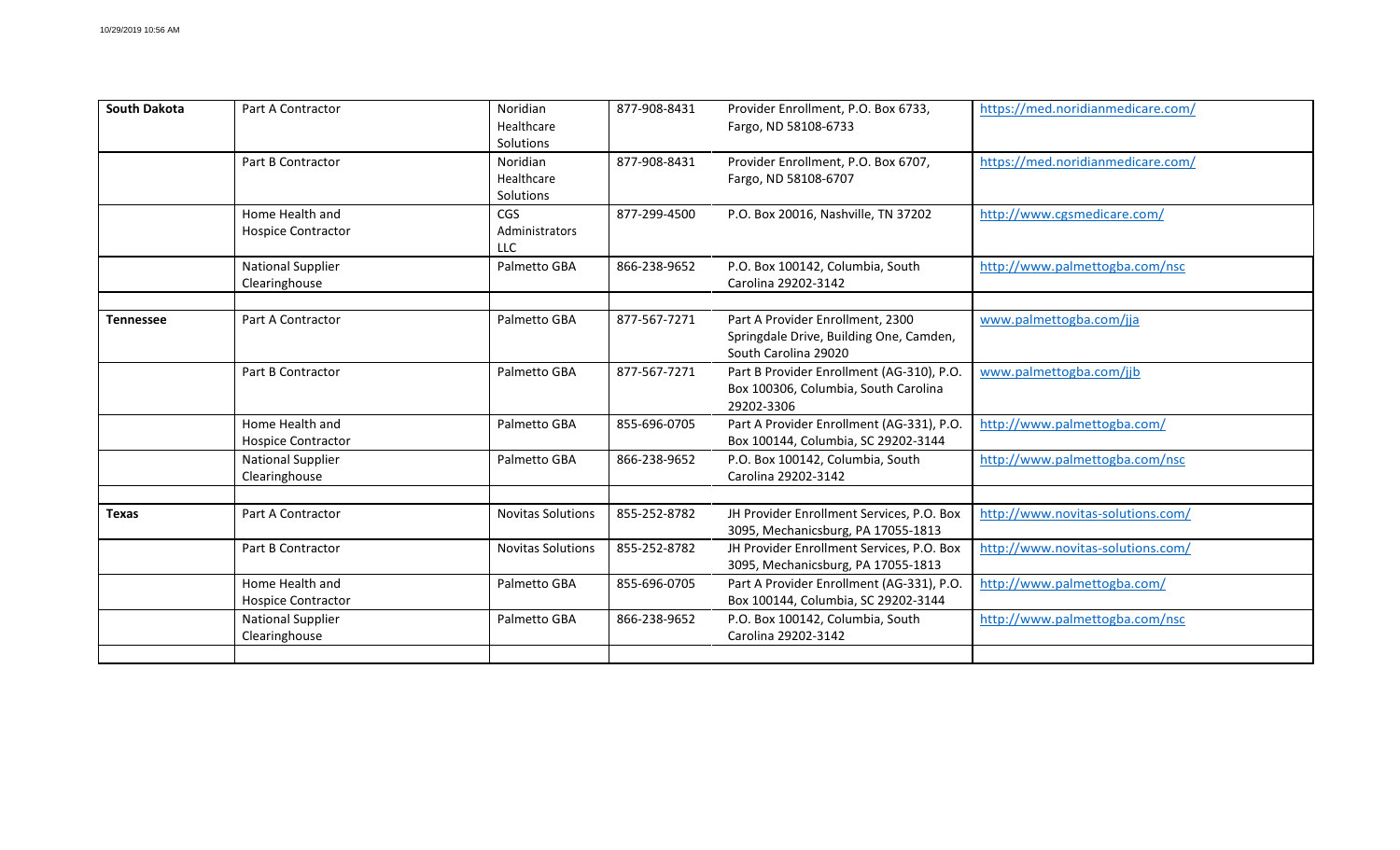| <b>U.S. Virgin Islands</b> | <b>Part A Contractor</b>                     | <b>First Coast Service</b><br>Options      | 888-845-8614 | PO Box 3409, Mechanicsburg, PA 17055-<br>1849                             | https://medicare.fcso.com         |
|----------------------------|----------------------------------------------|--------------------------------------------|--------------|---------------------------------------------------------------------------|-----------------------------------|
|                            | Part B Contractor                            | <b>First Coast Service</b><br>Options      | 888-845-8614 | PO Box 3409, Mechanicsburg, PA 17055-<br>1849                             | https://medicare.fcso.com         |
|                            | Home Health and<br><b>Hospice Contractor</b> | National<br>Government<br>Services, Inc.   | 855-834-5596 | Provider Enrollment, P.O. Box 6474,<br>Indianapolis, IN 46206-6474        | http://www.ngsmedicare.com/       |
|                            | <b>National Supplier</b><br>Clearinghouse    | Palmetto GBA                               | 866-238-9652 | P.O. Box 100142, Columbia, South<br>Carolina 29202-3142                   | http://www.palmettogba.com/nsc    |
| Utah                       | Part A Contractor                            | Noridian<br>Healthcare<br>Solutions        | 877-908-8431 | Provider Enrollment, P.O. Box 6724,<br>Fargo, ND 58108-6724               | https://med.noridianmedicare.com/ |
|                            | Part B Contractor                            | Noridian<br>Healthcare<br>Solutions        | 877-908-8431 | Provider Enrollment, P.O. Box 6725,<br>Fargo, ND 58108-6725               | https://med.noridianmedicare.com/ |
|                            | Home Health and<br><b>Hospice Contractor</b> | <b>CGS</b><br>Administrators<br><b>LLC</b> | 877-299-4500 | P.O. Box 20016, Nashville, TN 37202                                       | http://www.cgsmedicare.com/       |
|                            | <b>National Supplier</b><br>Clearinghouse    | Palmetto GBA                               | 866-238-9652 | P.O. Box 100142, Columbia, South<br>Carolina 29202-3142                   | http://www.palmettogba.com/nsc    |
| Vermont                    | Part A Contractor                            | National<br>Government<br>Services, Inc.   | 855-593-8047 | Part A Provider Enrollment, P.O. Box<br>7149, Indianapolis, IN 46207-7149 | http://www.ngsmedicare.com/       |
|                            | Part B Contractor                            | National<br>Government<br>Services, Inc.   | 888-379-3807 | Part B Provider Enrollment, P.O. Box<br>7149, Indianapolis, IN 46207-7149 | http://www.ngsmedicare.com/       |
|                            | Home Health and<br><b>Hospice Contractor</b> | National<br>Government<br>Services, Inc.   | 855-834-5596 | Part A Provider Enrollment, P.O. Box<br>7149, Indianapolis, IN 46207-7149 | http://www.ngsmedicare.com/       |
|                            | National Supplier<br>Clearinghouse           | Palmetto GBA                               | 866-238-9652 | P.O. Box 100142, Columbia, South<br>Carolina 29202-3142                   | http://www.palmettogba.com/nsc    |
|                            |                                              |                                            |              |                                                                           |                                   |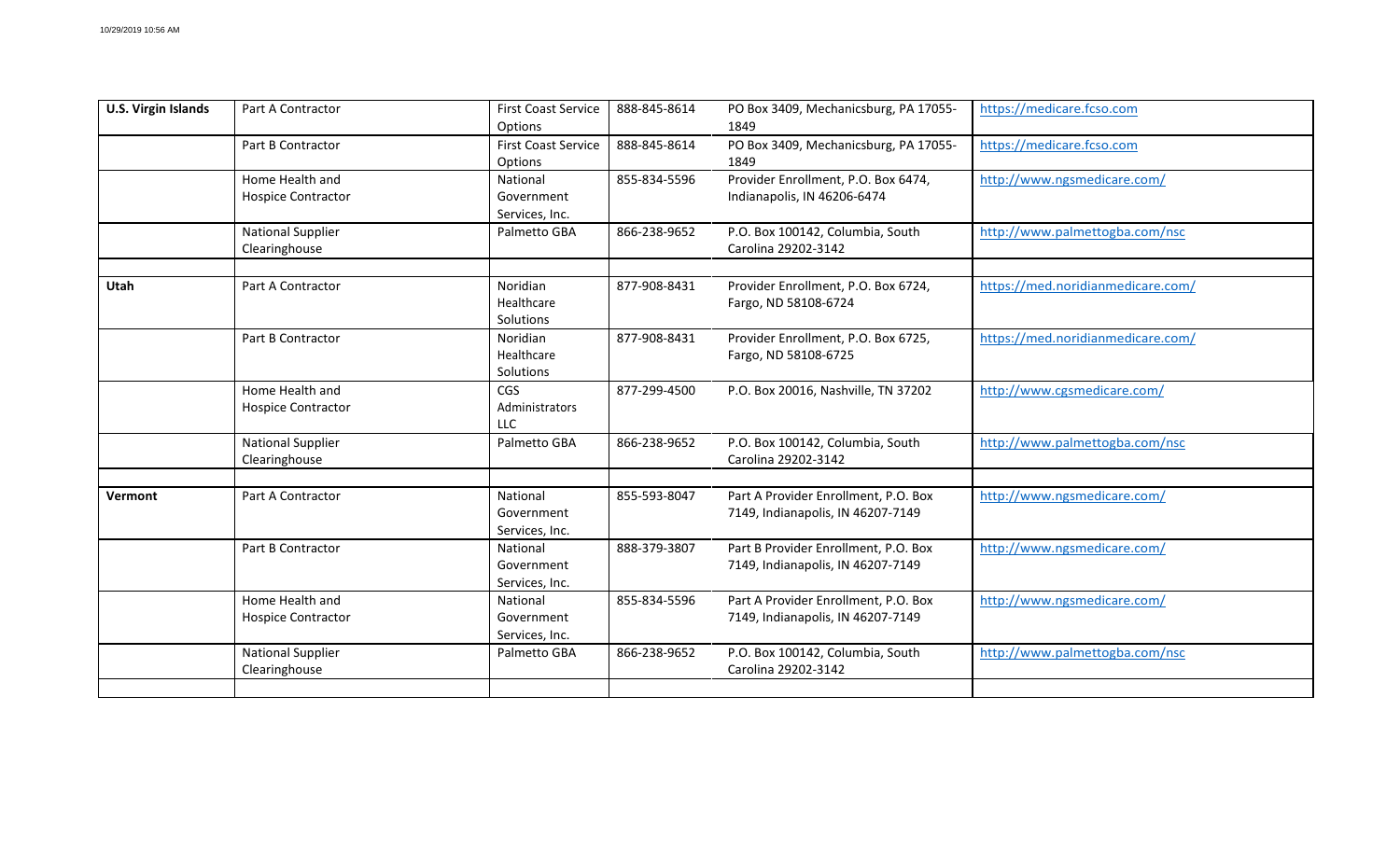| Virginia                                                                     | Part A Contractor                            | Palmetto GBA                             | 855-696-0705 | Part A Provider Enrollment (AG-331) P.O.<br>Box 100144 Columbia, SC 29202-3144 | http://www.palmettogba.com        |
|------------------------------------------------------------------------------|----------------------------------------------|------------------------------------------|--------------|--------------------------------------------------------------------------------|-----------------------------------|
|                                                                              | Part B Contractor                            | Palmetto GBA                             | 855-696-0705 | Part B Provider Enrollment (AG-310) P.O.<br>Box 100190 Columbia, SC 29202-3190 | http://www.palmettogba.com        |
| Virginia (counties of<br>Arlington and Fairfax<br>and City of<br>Alexandria) | Part B Contractor                            | Novitas Solutions,<br>Inc.               | 877-235-8073 | Provider Enrollment Services, PO Box<br>3157, Mechanicsburg, PA 17055-1836     | http://www.novitas-solutions.com/ |
|                                                                              | Home Health and<br>Hospice Contractor        | <b>CGS</b><br>Administrators<br>ШC       | 877-299-4500 | P.O. Box 20016, Nashville, TN 37202                                            | http://www.cgsmedicare.com/       |
|                                                                              | <b>National Supplier</b><br>Clearinghouse    | Palmetto GBA                             | 866-238-9652 | P.O. Box 100142, Columbia, South<br>Carolina 29202-3142                        | http://www.palmettogba.com/nsc    |
| Washington                                                                   | Part A Contractor                            | Noridian<br>Healthcare<br>Solutions      | 877-908-8431 | Provider Enrollment, P.O. Box 6720,<br>Fargo, ND 58108-6720                    | https://med.noridianmedicare.com/ |
|                                                                              | Part B Contractor                            | Noridian<br>Healthcare<br>Solutions      | 877-908-8431 | Provider Enrollment, P.O. Box 6700,<br>Fargo, ND 58108-6700                    | https://med.noridianmedicare.com/ |
|                                                                              | Home Health and<br><b>Hospice Contractor</b> | National<br>Government<br>Services, Inc. | 855-834-5596 | Provider Enrollment, P.O. Box 6474,<br>Indianapolis, IN 46206-6474             | http://www.ngsmedicare.com/       |
|                                                                              | <b>National Supplier</b><br>Clearinghouse    | Palmetto GBA                             | 866-238-9652 | P.O. Box 100142, Columbia, South<br>Carolina 29202-3142                        | http://www.palmettogba.com/nsc    |
| <b>West Virginia</b>                                                         | Part A Contractor                            | Palmetto GBA                             | 855-696-0705 | Part A Provider Enrollment (AG-331) P.O.<br>Box 100144 Columbia, SC 29202-3144 | http://www.palmettogba.com        |
|                                                                              | Part B Contractor                            | Palmetto GBA                             | 855-696-0705 | Part B Provider Enrollment (AG-310) P.O.<br>Box 100190 Columbia, SC 29202-3190 | http://www.palmettogba.com/       |
|                                                                              | Home Health and<br><b>Hospice Contractor</b> | CGS<br>Administrators<br><b>LLC</b>      | 877-299-4500 | P.O. Box 20016, Nashville, TN 37202                                            | http://www.cgsmedicare.com/       |
|                                                                              | <b>National Supplier</b><br>Clearinghouse    | Palmetto GBA                             | 866-238-9652 | P.O. Box 100142, Columbia, South<br>Carolina 29202-3142                        | http://www.palmettogba.com/nsc    |